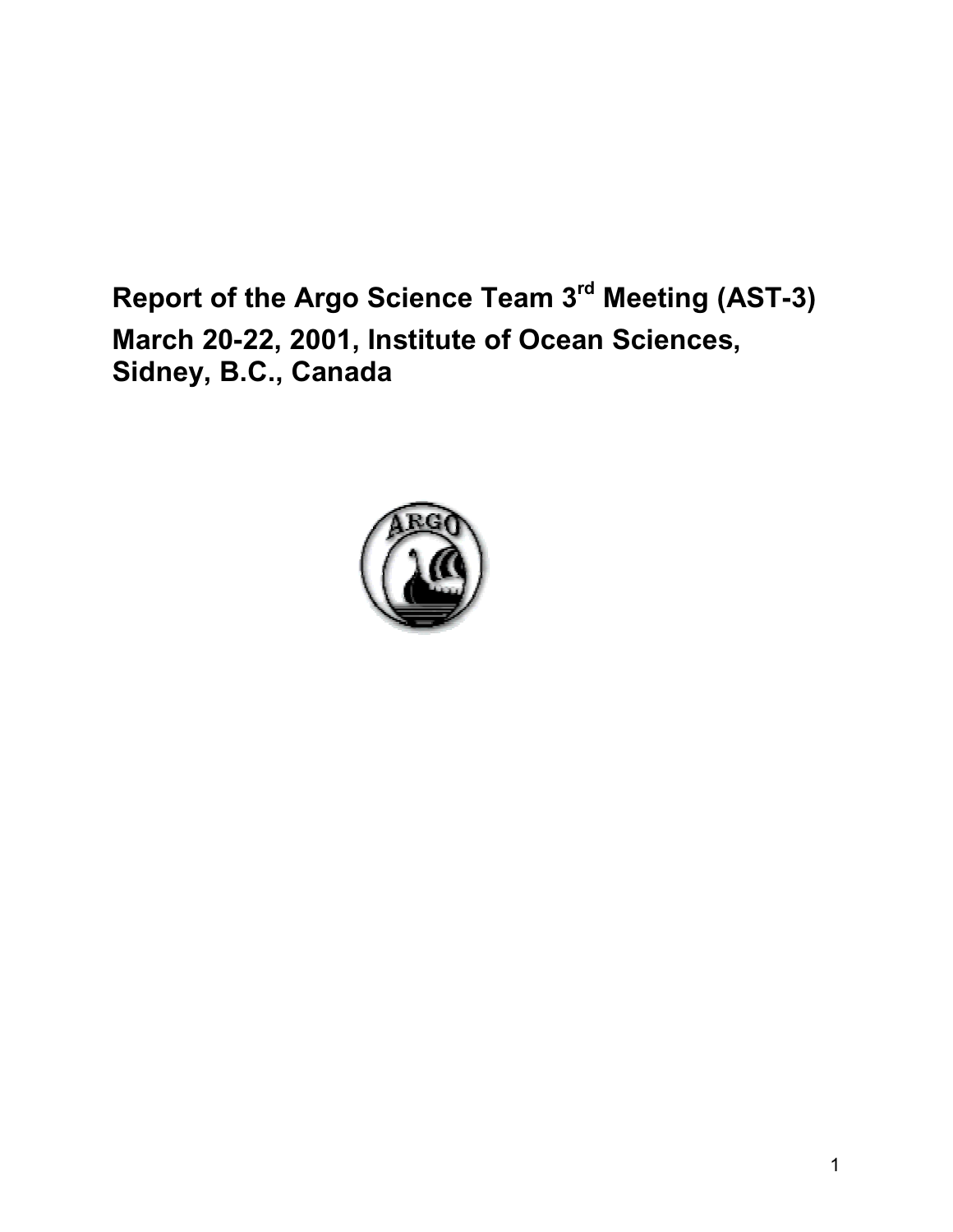## Report of the Argo Science Team 3rd Meeting (AST-3)

# March 20-22, 2001, Institute of Ocean Sciences,<br>Sidney, B.C., Canada

| Page |
|------|
|      |
|      |
|      |
|      |
|      |
|      |
|      |
|      |
|      |
|      |
|      |
|      |
|      |
|      |
|      |
|      |
|      |
|      |
|      |
|      |
|      |
|      |
|      |
|      |
|      |
|      |
|      |
|      |
|      |
|      |
|      |
|      |
|      |
|      |
|      |
|      |
|      |
|      |
|      |
|      |
|      |
|      |
|      |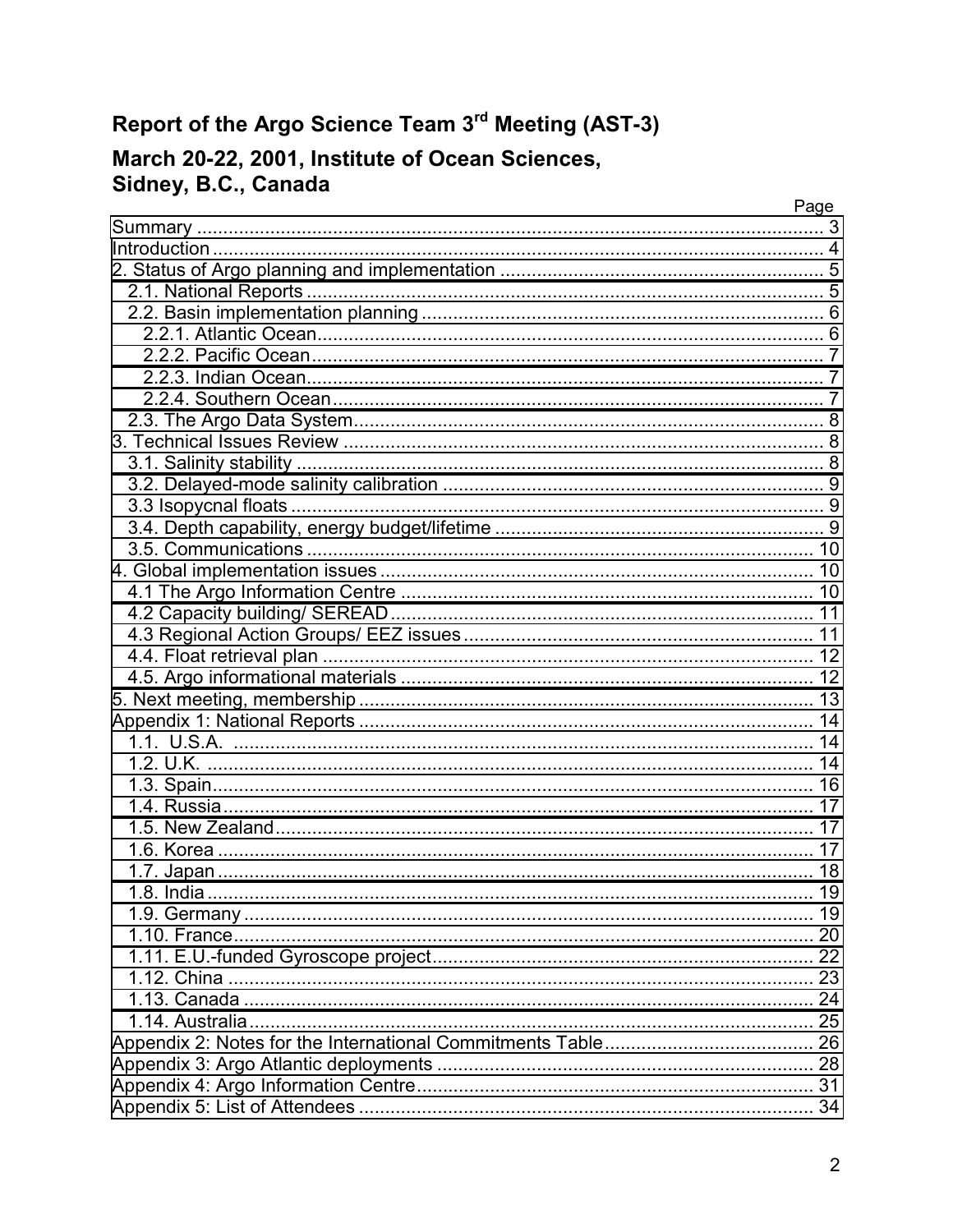## <span id="page-2-0"></span>**Summary**

The third meeting of the Argo Science Team (AST-3) was held in Sidney, British Columbia, Canada from March 20-22, 2001. The substantial progress in international commitments over the past year was considered (Table 1). Committed floats now total over 900, with proposals for an average of 750 per year in the next 3 years. The geographic distribution of targeted floats was also addressed (Fig 1). Early Argo deployments seek to quickly demonstrate the value and success of the project, while leading to global implementation as the highest priority. Early deployments are very sparse in the southern subtropics and the Southern Ocean (Fig 1), so this must be a strong focus of subsequent efforts. Basin Implementation Meetings have been held for the Pacific Ocean (Tokyo, April 2000) and Atlantic Ocean (Paris, July 2000), with an Indian Ocean Implementation Meeting scheduled for Hyderabad, India in late July 2001.

Progress in development of the Argo Data System was reported, following a meeting of Argo data managers in Brest in October, 2000. A standing subcommittee of the AST was formed to oversee the Data System. Immediate issues for this group are: to ensure that all Argo data are being released in near real-time via the GTS, development of a common format to allow rapid exchange and dissemination of Argo data, and establishment of a timetable with milestones for implementation of the data system.

Technical issues relevant to the Argo array were reviewed. The most significant finding has been that of multi-year stable salinity records using Seabird CTDs, although there are not yet enough records of long duration to characterize the performance reliably. The most notable technical concern is for the viability of improved communications options that could provide fast, reliable two-way communications. While improvements are required for transmission of high quality data, the improved commercial systems presently lack financial stability. The AST decided to set up an online Argo technical forum will facilitate technical exchanges and information transfer among its members.

The Science Team focused on a number of issues related to international implementation.

- The Argo Information Centre (AIC). Float deployment notification procedures were discussed, including the necessity for float-providers to register new deployments on the AIC web site. The full-time Argo Coordinator will assist in a number of ways with Argo Implementation, with the first priority being establishment of an on-line float tracking system allowing anyone to determine the positions of floats presently deployed, as well as how the data from these floats can be accessed.
- Capacity building/SEREAD. It was stressed that Science Team members should participate in regional efforts aimed at building public awareness of Argo, support for Argo, and utilization of Argo data at several levels. An example was presented of an internationally supported secondary-school project in the Pacific Island nations that focuses on environmental science and Argo data - SEREAD.
- Regional action groups/EEZ issues. A discussion was held on regional cooperative efforts needed for Argo implementation, including the necessity to build broad international agreement and support for Argo float deployments within exclusive economic zones as well as on the high seas. An example was presented of successful regional action coordinated by the South Pacific Applied Geoscience Commission (SOPAC) to gain support for Argo implementation in the western Pacific.
- Float retrieval plan. The Science Team agreed that floats should be labeled in order to facilitate retrieval of those few instruments that may wash ashore or be recovered in fishing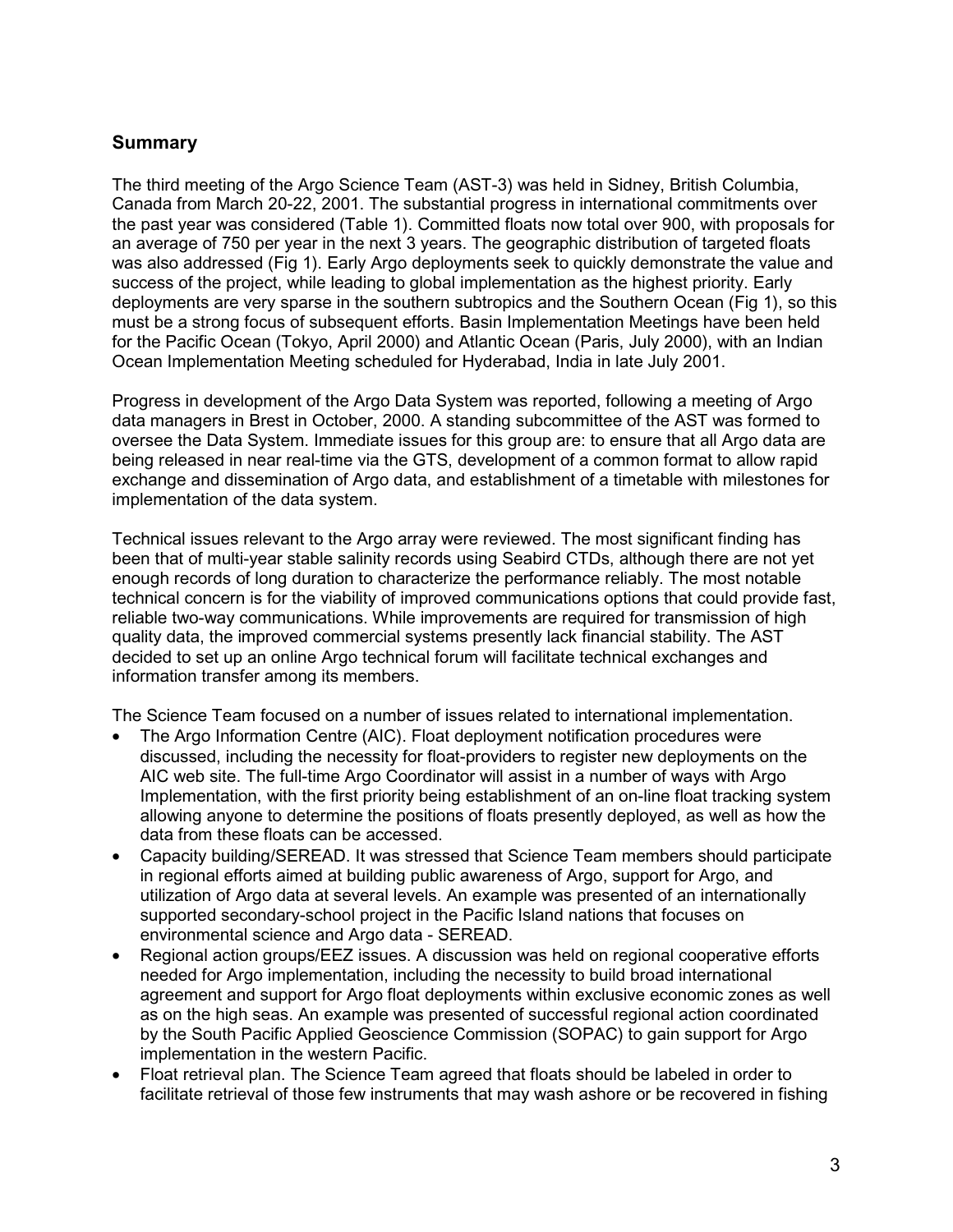<span id="page-3-0"></span>activities, and will develop a consensus statement regarding associated safety and environmental issues.

• Members of the Science Team agreed to contribute materials for an internationally focused informational/ promotional CD.

## **Introduction**

Argo is entering its implementation phase, with over 400 floats scheduled for deployment by late 2001 and sharply increasing numbers in the following years. Since the last Science Team meeting, implementation meetings have been held for the Pacific Ocean (Tokyo, April 2000) and Atlantic Ocean (Paris, July 2000), with an Indian Ocean implementation meeting scheduled for later this year. During this transition from planning to implementation, the Science Team will carefully track the progress of Argo in order to identify and solve short-term problems as well as to anticipate difficulties and opportunities that may be encountered in the coming years. The present meeting is intended to accomplish the following specific objectives:

- Review national plans, priorities and commitments. Are the individual float-providing nations meeting their goals? Will the total resources be sufficient for the global Argo array? (See section 2.1 of this report.)
- What is the international strategy for implementation in each ocean basin? Will this serve the purpose of quickly demonstrating the value of regional arrays for Argo users as well as leading efficiently to a global Argo array? (Section 2.2).
- What is the progress toward an internationally compatible and uniform data management structure? What elements of the data system are on line and what is the timetable for others? (Section 2.3)
- Review the technical issues relevant to Argo. Are the evolving technical capabilities of floats able to satisfy user requirements? What are the performance standards needed to ensure the value of the Argo array composed of intermingled floats from multiple float providers? (Section 3)
- Discuss international aspects of Argo and how the Science Team may participate in them to further contribute to Argo implementation and utilization of Argo data (Section 4).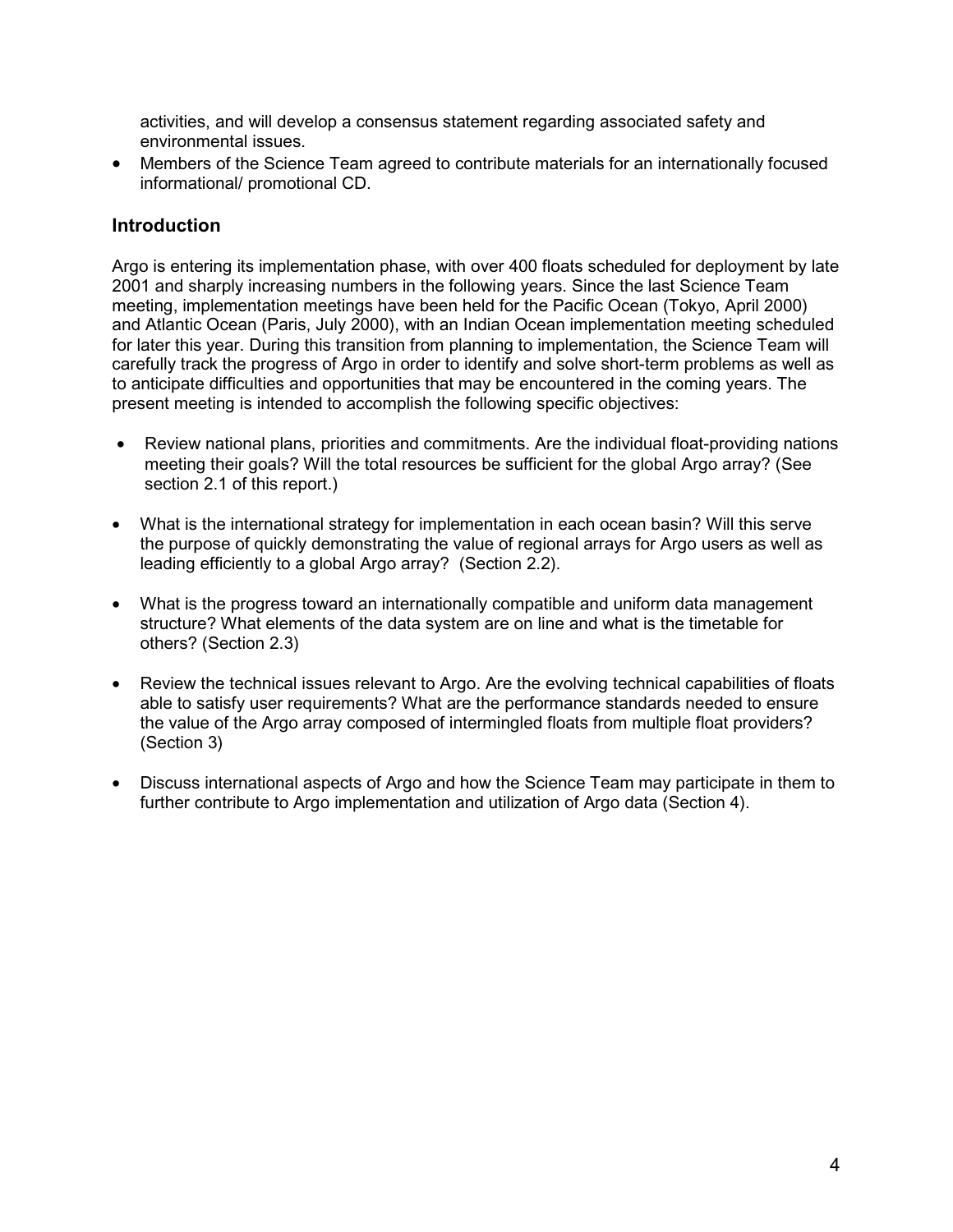## <span id="page-4-0"></span>**2. Status of Argo planning and implementation**

## **2.1. National Reports**

The national reports presented in Appendix 1 constitute the Argo plans of the 13 float-providing nations plus a project funded by the European Commission. A tabulated summary of the funded and planned commitments to Argo, based on the national reports, is shown below. It indicates substantial progress over the past year, both in the numbers of floats to be deployed and in the number of participating countries. The increase in commitments is encouraging. If these plans are carried through there will be adequate floats for implementation of the global program. However, team members noted that much of the needed funding is still proposed rather than fully committed, and that most funding is for one-time projects. Therefore, full implementation and maintenance of the float array requires continuing attention. National projects must still be strongly promoted and should be conducted for a sustained period of time to demonstrate the high value and multiple applications of the float data. It is also noted that many of the committed floats have been funded outside of the Argo project, and although they will provide valuable Argo data, they cannot be specifically targeted to suit Argo priorities.

| <b>Number of</b>           | <b>Argo</b>    | <b>Float</b> | <b>Argo</b>    | <b>Float</b> | <u>Argo</u>    | <b>Float</b>     |                 | <b>Proposed Prop Float</b> |
|----------------------------|----------------|--------------|----------------|--------------|----------------|------------------|-----------------|----------------------------|
| <b>Floats by Country</b>   | <b>Funded</b>  |              | Equiv's Funded |              | Equiv's Funded | Equiv's          | over next       | Equiv's                    |
|                            | <b>FY99</b>    | <b>FY99</b>  | <b>FY00</b>    | <b>FY00</b>  | <b>FY01</b>    | <b>FY01</b>      |                 | 3 years over 3 yrs         |
| <b>Australia</b>           |                |              | 10             |              | 10             |                  | 90              |                            |
| Canada                     |                |              | 10             |              | 42             |                  | 90              |                            |
| China                      |                |              |                |              | 10             |                  | 80              |                            |
| <b>Denmark</b>             |                |              |                |              |                | 5                |                 | 30                         |
| <b>European Commission</b> |                |              |                |              | 80             |                  |                 |                            |
| <b>France</b>              |                | 8            | 70             |              | 65             |                  | 200             |                            |
| Germany                    |                |              |                | 18           |                | 22               | 100             | 35                         |
| India                      |                |              |                |              | 6              |                  | 150             |                            |
| Japan                      |                |              | 20             |              | 90             |                  | 300             |                            |
| <b>New Zealand</b>         |                |              |                |              | $\mathbf{2}$   |                  | 10              |                            |
| <b>Republic of Korea</b>   |                |              |                |              | 20             |                  | 90              |                            |
| <b>Spain</b>               |                |              |                |              |                |                  | 24              |                            |
| <b>United Kingdom</b>      |                |              | 13             |              | 50             | 5                | 150             | 40                         |
| U.S.A.                     | $\frac{55}{5}$ |              | <u>132</u>     | <u>51</u>    | <u>150</u>     | $\underline{40}$ | 825             | $\underline{60}$           |
| <b>TOTALS</b>              | 55             | 8            | 255            | 69           | 525            | 72               | 2109            | 165                        |
| <b>TOTALS BY YEAR</b>      | $FY99 = 63$    |              | $FY00 = 324$   |              | $FY01 = 597$   |                  | Ave/ $Yr = 758$ |                            |

*Table 1: International Commitments for Argo floats. This table reflects the year in which funds are provided for floats; it takes on the order of a year until such floats are available for deployment. To achieve the global array of 3,000 Argo floats, it is necessary to provide floats at a sustained rate of 750 per year, given an average float lifetime of 4 years.*

*A "Float Equivalent" is defined as a float—while not funded under the Argo Program— whose data are available consistent with the Argo Data Policy and provides the information equivalent to one Argo float. Additional details on this table are provided in Appendix 2.*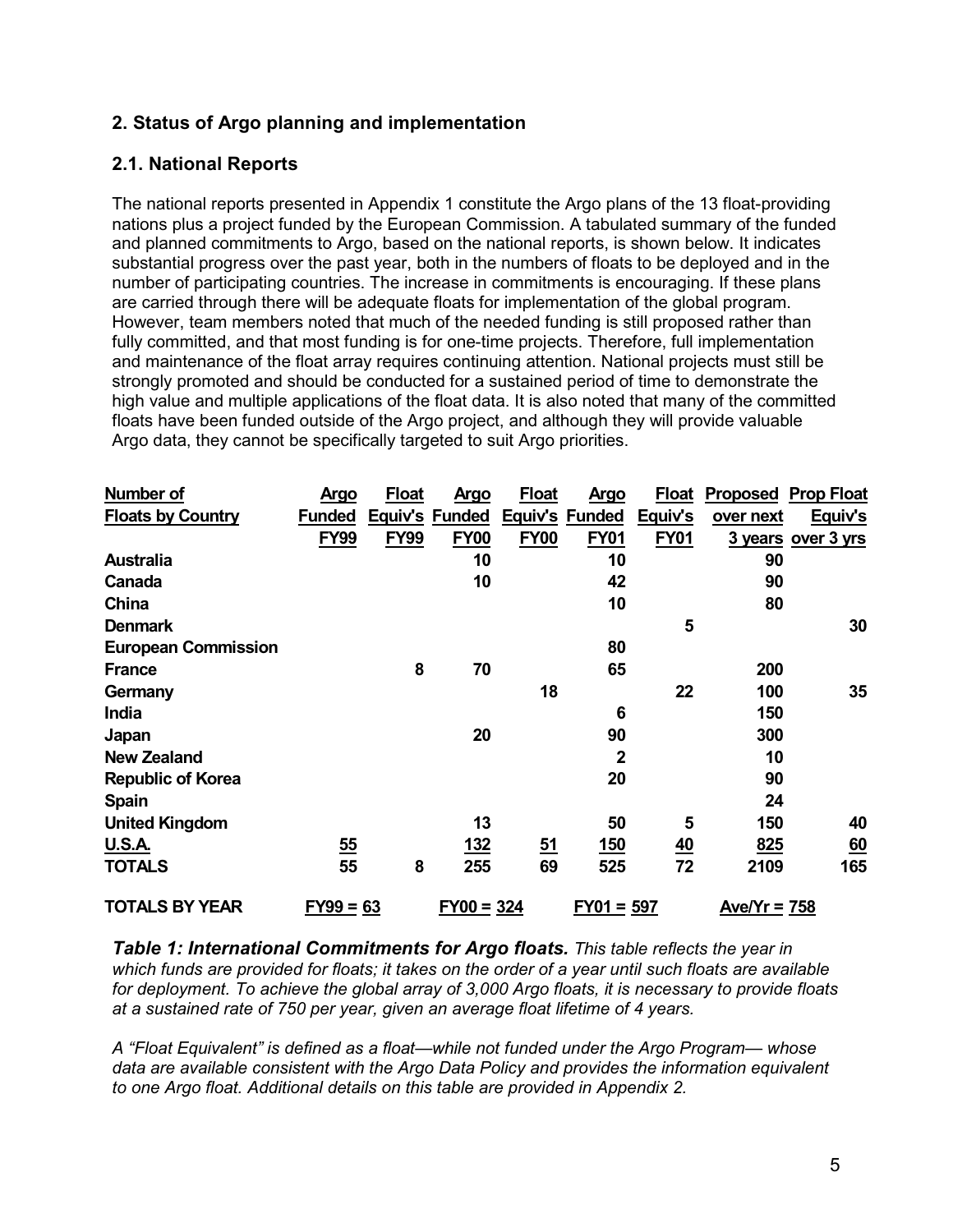## <span id="page-5-0"></span>**2.2. Basin implementation planning**

The Argo implementation strategy places highest priority on attaining a full global network, rather than concentrating on regions or individual ocean basins, but with interim objectives of demonstrating the value and usefulness of Argo through regional arrays. An evaluation of the planned areas for float deployment in calendar years 2001 and 2002 (map below) shows strong efforts in the Atlantic Ocean and the western tropical Pacific plus substantial commitments in the tropical Indian Ocean. While this is completely appropriate for early demonstration of Argo success, it is noted that greater efforts in subsequent years are required in the southern hemisphere. For a complete Argo array, over 1200 floats are needed south of 30°S, with only a small fraction of that number planned for deployment through 2002. Future deployment strategies should stress globalization of the network and the high scientific value and exploratory nature of southern hemisphere sampling.





*Figure 1: Target regions for funded floats planned for deployment by the end of calendar years 2001 (red) and additional floats for 2002 (blue). National plans shown are Australia (AU), Canada (CA), China (CN), Denmark (DK), France (FR), Germany (DE), India (IN), Japan (JP), Korea (RK), United Kingdom (UK), United States (US), and European Union (EU). Some additional floats are funded but not yet targeted and some deployment plans are tentative.*

## **2.2.1. Atlantic Ocean**

A report on the Atlantic Implementation meeting held in Paris in July 2000 was presented by Y. Desaubies. There are sufficient commitments to ensure that the Atlantic will be well covered by the end of 2002, at least north of 20 $^{\circ}$ S. However, there appeared to be a need for adjustments in the planning for more efficient use of available resources. Several floats deployed by German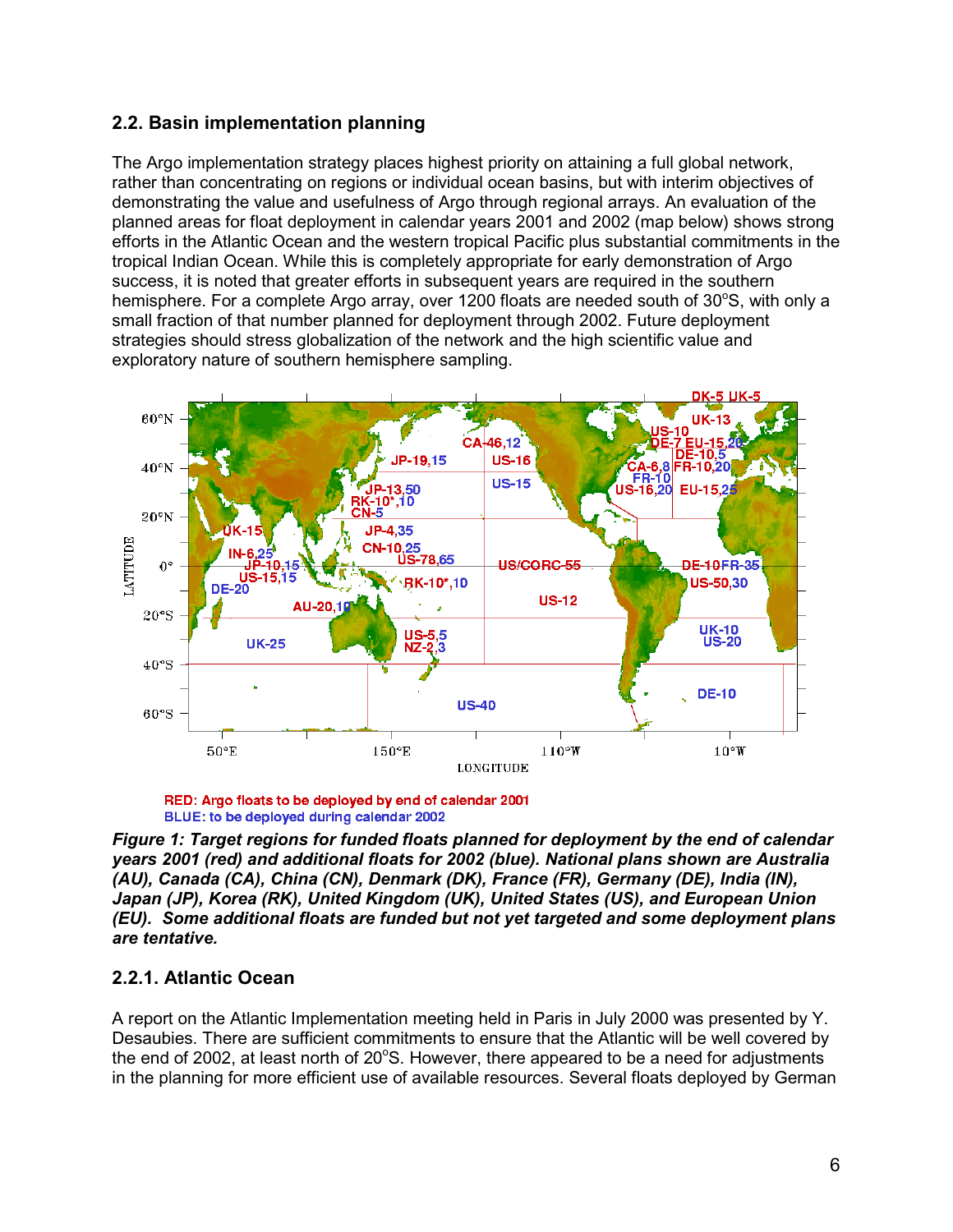<span id="page-6-0"></span>scientists in the context of specific research programs will transmit data available publicly, thus contributing to Argo objectives.

A small splinter group gathered to update and adjust plans (see Appendix 3). Several research cruises were identified from which floats will be deployed. Coordination and cooperation will continue.

## **2.2.2. Pacific Ocean**

A report on the Pacific Implementation Meeting (Tokyo, April 2000) was presented by D. Roemmich. The meeting focused on consensus building among the Pacific nations contributing to the Argo project, and initial plans for float deployment were discussed. There are strong commitments for float deployment in the tropical Pacific, the northern Pacific and the western subtropical North Pacific (Fig 1). Additional attention is needed to see that adequate floats are provided for the eastern and southern portions of the Pacific basin. The total number of floats presently targeted for deployment in the Pacific is 280 by the end of 2001 and an additional 290 in 2002.

## **2.2.3. Indian Ocean**

About 440 Argo floats are estimated to be the need for the Indian Ocean basin north of  $30^{\circ}$ S. The commitments of various float providers are as follows, through 2004 (with additional floats planned but not yet committed).

Australia: 20 (southeast Indian Ocean) Germany: 20 (southwest Indian Ocean) India:  $150$  (north of  $10^{\circ}$ S) Japan: 50 (north of 20°S in the eastern Indian Ocean) UK: 15 (western Indian Ocean, plus 20-30 floats along  $32^{\circ}$ S) USA: 30 (tropical warm pool)

Further, Canada, China and France expressed their intent to deploy a few Argo floats in this basin; however, national decisions on these commitments are yet to be made.

## **2.2.4. Southern Ocean**

There are plans to deploy a limited number of floats in the Southern Ocean (Fig 1), all in calendar 2002. These comprise up to 40 U.S. floats in the Pacific sector and 10 German floats in the Atlantic. The paucity of floats in the Southern Ocean is a recognized issue. A number of countries have plans for Southern Ocean deployments during subsequent years, and a strong focus of future planning activities will be float procurement for the southern hemisphere oceans. A scientific forum emphasizing the value of Argo and other broad-scale datasets in the southern hemisphere is recommended (to follow on the CLIVAR Southern Ocean workshop of November 2000).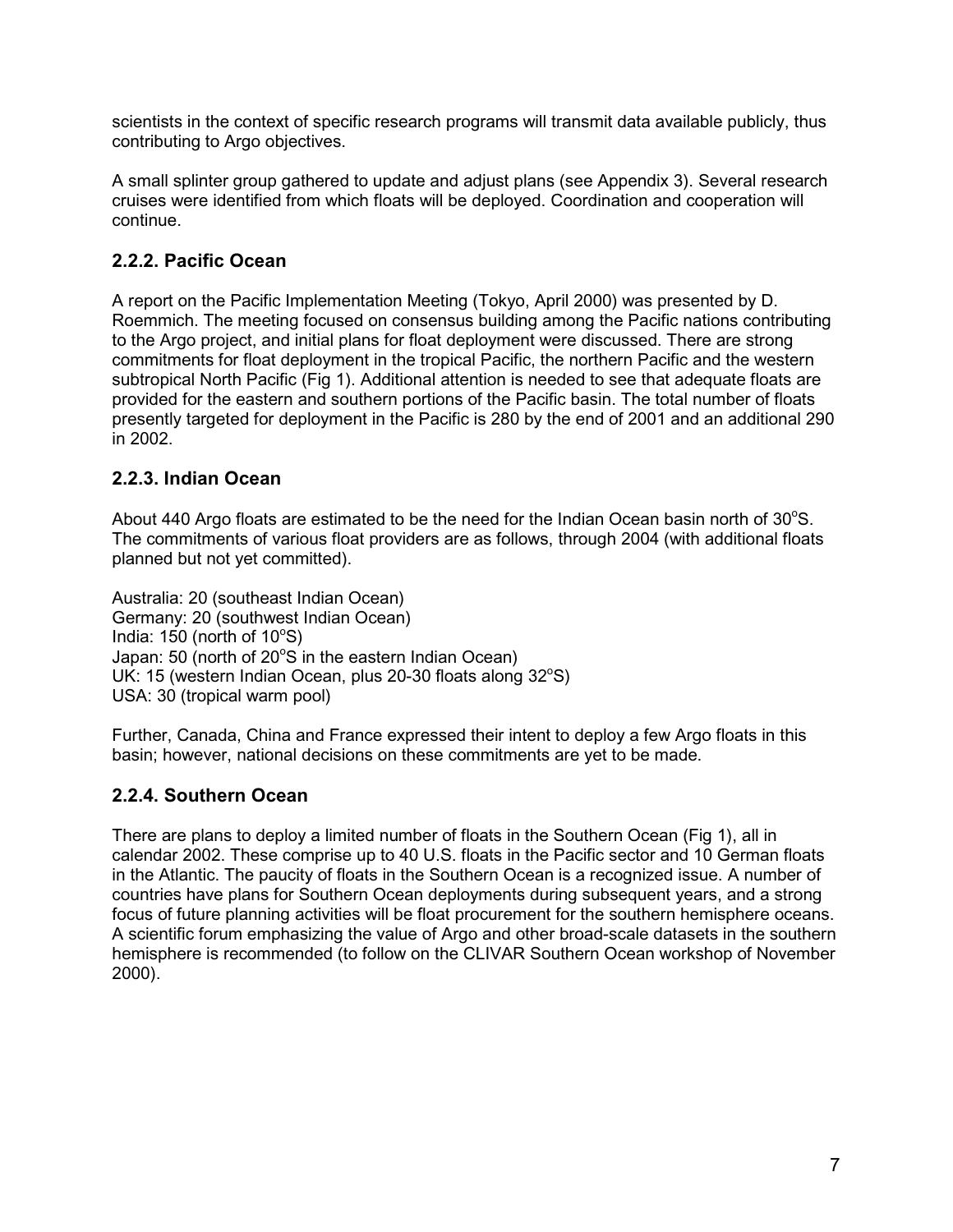## <span id="page-7-0"></span>**2.3. The Argo Data System**

Recommendations from the first meeting of the ad hoc International Data Management (DM) Group served as the background for the DM discussion. The principal objective of that meeting was to develop a standardized DM methodology for Argo. Participants at the DM meeting accepted this philosophy and worked towards establishing standards for formats, meta-data, data transmission and access, quality control, data exchange, data archiving, and data products. The results will appear in a DM Handbook the first draft to be available at the next DM meeting in June, 2001.

In addition, the DM group requested that the AST accredit the committee as an official subcommittee. This accreditation was granted. In addition the DM group's proposal for cochair, Sylvie Pouliquen, IFREMER and Bob Keeley, MEDS, was accepted.

The AST generated several issues for consideration by the DM group at their June meeting including:

- 1) The definition and roles of regional data centers (as distinct from national and global centers), which are envisioned to provide the expertise necessary for integration of the national contributions in a given ocean basin.
- 2) Definition of interactions between PI's and data centers including data pathways.
- 3) Establishment of a list of Argo data centers.
- 4) Definition of who will develop and produce global data products.
- 5) Establishment of a timetable for DM accomplishments (e.g., when will data be available at the Global Data Centers, etc.)
- 6) Data tracking : liaise with the AIC to make sure that all floats deployed are accounted for and enter the data stream.

Finally, the AST was encouraged to forward ideas for consideration by the DM group to Molinari, Keeley and/or Pouliquen.

## **3. Technical Issues Review**

A variety of technical issues of interest to Argo were discussed, as summarized below. It was agreed to form an internet Argo Technical Forum to disseminate technical information and to allow broad question/answer exchanges on technical issues. A splinter group met to establish this forum (with assistance of the Argo Information Centre) and to discuss technical issues in greater depth.

## **3.1. Salinity stability**

Progress continues to be made in improving the quality of salinity measurements from profiling floats. Using SeaBird CTD sensors on floats, Riser and Swift (2001) examined the salinity data from nearly 60 float years of data collected on both Argo and non-Argo profilers in the Atlantic, Pacific, Antarctic, and the Japan and Okhotsk Seas. In general, it was found that in a local region, referenced to a deep temperature value, the float-derived values of salinity were more consistent with each other than they were with salinity derived from the climatology of the region. While in some cases the measured value of salinity on a deep isotherm varied by less than 0.01 PSU over times as long as 3 years on a float, the local variation in the historical data was several times larger. Perhaps this is due to long-term natural variability of the ocean that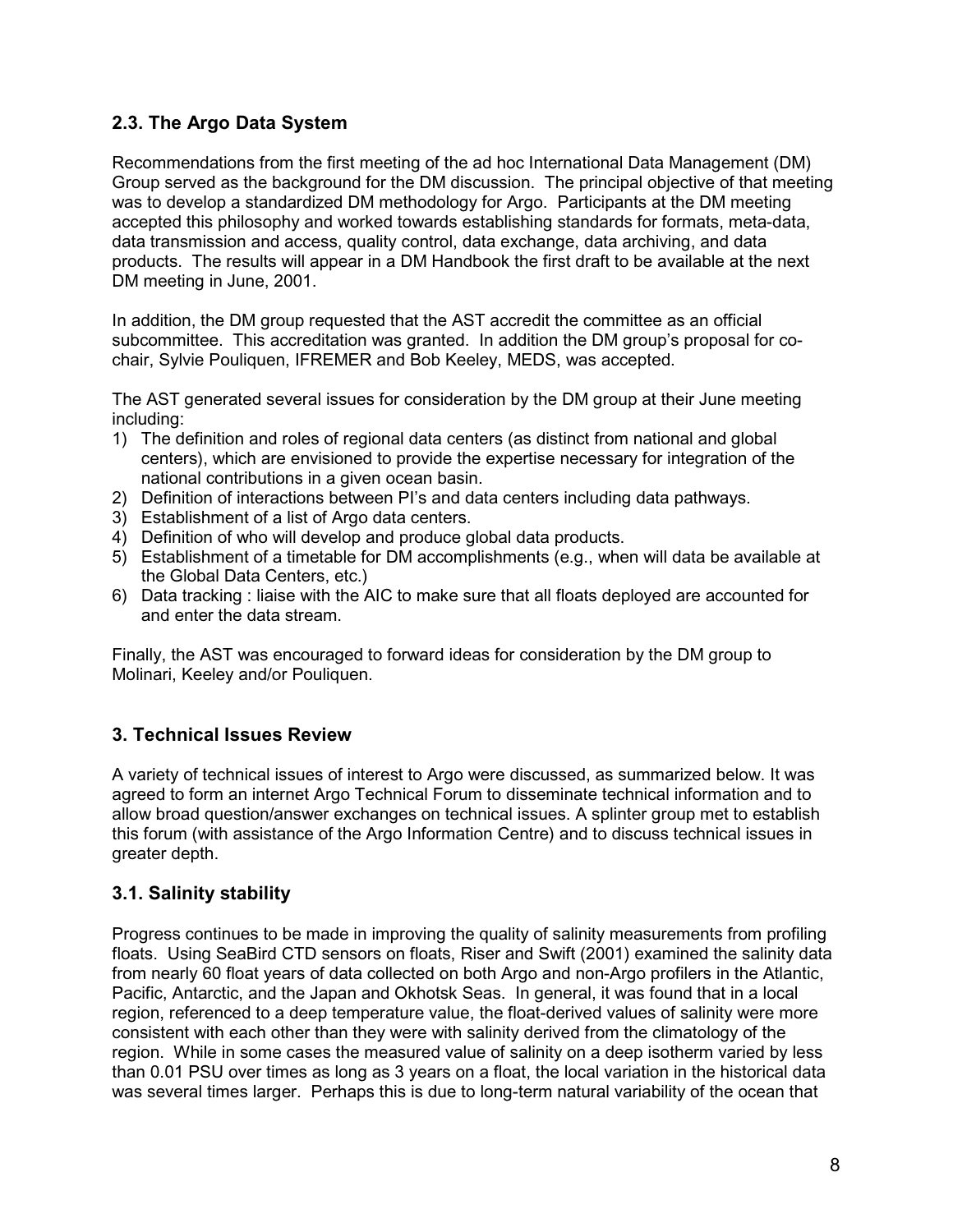<span id="page-8-0"></span>cannot be captured in float records only 3 years long; alternatively, this could represent greater errors in datasets contributing to the salinity climatology of the region. From the existing float salinity data, this result seems to be consistent over most of the regions examined.

In the past year 3 floats with SeaBird CTD sensors have been recovered and recalibrated at the factory. From these recalibrations, the drifts in calibration can be assessed; all three floats showed very little change in calibration during their missions (one float was recalibrated after 3 years, and the other 2 after approximately 6 months in the water). The drifts of pressure, temperature, and salinity in all three cases were small (about 0.1 decibar, 0.0008 °C, and 0.001 PSU) compared to the original manufacturer's specifications for the instrument (2.5 dbar, 0.002 °C, and 0.005 PSU). Because of this, we have reason to be hopeful that sensor drift over Argotype missions (4-5 years) will be within acceptable ranges.

Progess still needs to be made on some problems. Users of both SeaBird and FSI sensors report occasional difficulties with sensor drift and large discrepancies between float salinities and climatology, indicating that while the quality and duration of salinity measurements from profiling floats has greatly improved in recent years, there is still work to do in improving the reliability of salinity measurements in the context of Argo.

## **3.2. Delayed-mode salinity calibration**

A system has been developed at PMEL by Wong, Johnson and Owens that uses historical hydrographic data to correct drift in salinity measurements from the profiling floats. An objective mapping technique is used to estimate the background climatological salinity field on standard potential temperature surfaces by using data from the World Ocean Database (1998). The float salinity data are fitted to the background climatology in potential conductivity space by weighted least squares with a time-varying slope. The error associated with estimating the background climatology is carried through in the weighted least squares calculations. Because of the need to accumulate a time series for calculating the slope correction term, this system is a delayedmode system. Also, frequent in-situ hydrographic observations to the bottom of the float profiling depths at intervals less than the ventilation time scale are needed for accurate estimation of the contemporary background climatology. Other suggestions on how to determine sensor drifts include comparisons of float measurements with observations from fixed moorings or nearby floats.

## **3.3 Isopycnal floats**

N.Shikama reported a result of isopycnal APEX floats designed to control their buoyancy to approach and maintain a target potential density range. This float measures temperature, salinity, and pressure every six hours and calculate potential density. If two consecutive potential density values are out of the target range $\sigma_{\theta}=26.7\pm0.1$ , the float increases or decreases its buoyancy. After the parking period of six days, it descends to 1000m from where it ascends measuring temperature and salinity profile up to the surface. Deployment of two floats of this type in the Kuroshio―Oyashio region in late February, 2001 reveals a fairly good float performance in approaching and maintaining the target potential density range.

## **3.4. Depth capability, energy budget/lifetime**

Earlier discussion of the AST was reviewed. Although not all Argo instruments are capable of profiling from 2000 m everywhere in the global ocean, there are scientific objectives that make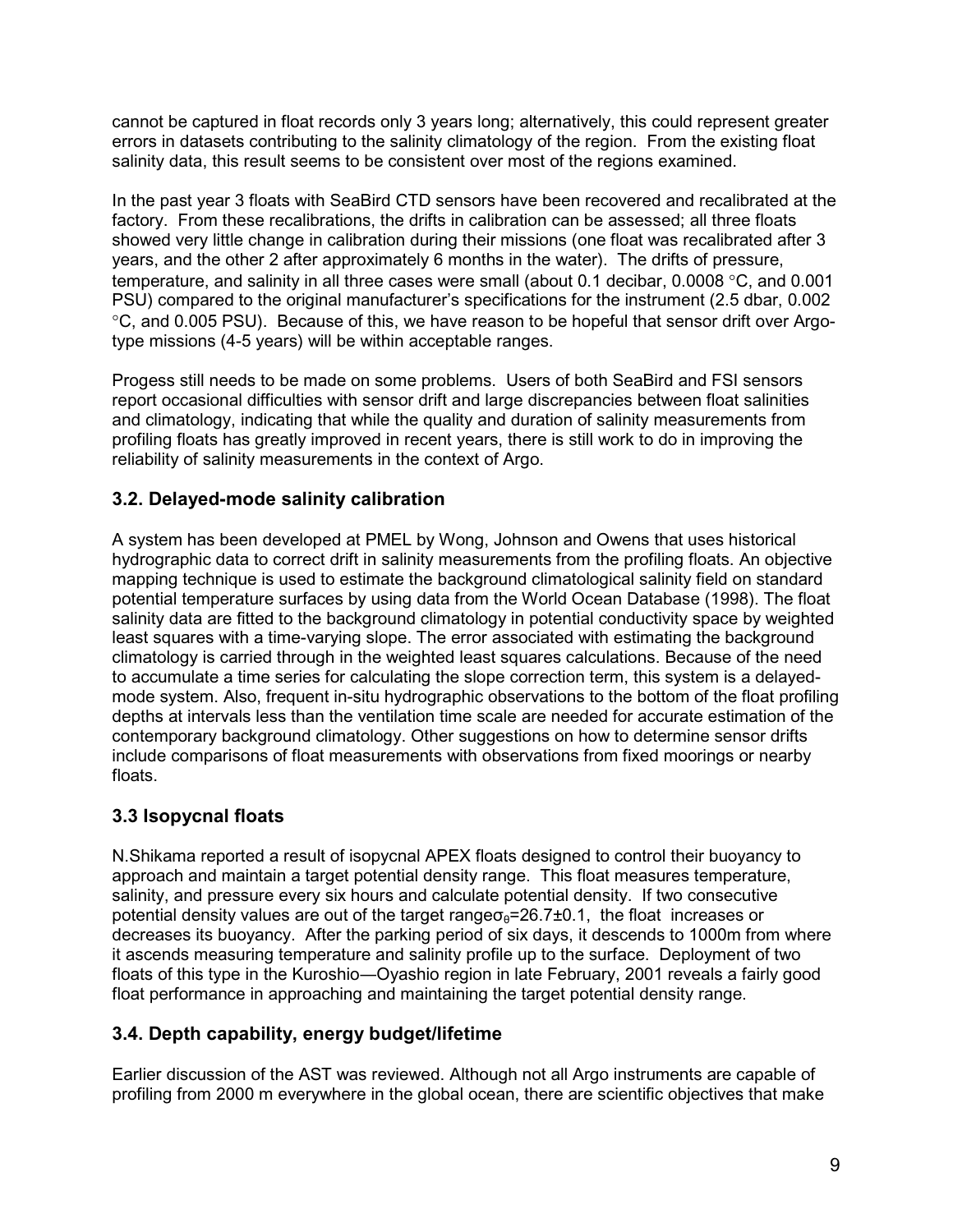<span id="page-9-0"></span>such sampling valuable in addition to the objective of salinity recalibration using relatively stable (T/S) water masses. Profiling from 2000 m to the sea surface should be the Argo target, and the energy budget does not constrain deep profiling to occasional 10-day cycles.

## **3.5. Communications**

Communications using Service ARGOS provides marginally adequate bandwidth for the Argo program. Vertical resolution is limited to approximately 60 points in the vertical, providing 10 m resolution in the upper layers and 50 m below the thermocline. This resolution is adequate when the data are used in short-term assimilation modeling, but is inadequate for some scientific applications. At present, Argos is a notional payload on the NPOESS generation of polar orbiting satellites.

There are several viable two-way, higher bandwidth systems available - however, these systems are designed and operated for commercial purposes. As a result their business practices and tariff structures have not to date been supportive for Argo or other oceanographic applications. The two leading candidates, ORBCOMM and Iridium have also not been economically viable. Both have now gone through bankruptcy, and there is uncertainty in the future of the reorganized companies. A problem is that oceanography is a minor user of any of these systems and we are reliant on external users over whom we have no influence. In either case, these systems can provide orders of magnitude improvement in the amount of Argo data transmitted per float cycle, while at the same time minimizing the time spent on the sea surface and the time interval between data collection and data center reception.

In the U.S., two (small business initiative) grants have been awarded for the development of Iridium-based systems. One will complete the development of a remote terminal while the other will develop the infrastructure for the complete system. The system will be two-way and is expected to operate at 10 kilobit/second. A prototype modem for use in autonomous instruments should be available at the end of 2001 for testing.

The major issue for improved data communication for Argo and other oceanographic programs is political and financial, both beyond the scope of the Argo program. We would, however, like to strongly encourage the funding agencies and international commissions that support Argo in their efforts to find a solution to this important problem for oceanography.

## **4. Global implementation issues**

## **4.1 The Argo Information Centre**

Etienne Charpentier reported on the actions taken following IOC Resolution XX-6 (concerning international notification of float deployments) and on the establishment of the Argo Information Centre (Appendix 4). The new Argo Coordinator, in charge of the operations of the Argo Information Centre in Toulouse, Mr. Mathieu Belbeoch, was hired in February 2001 thanks to contributions from Canada, France, UK and USA. The Science Team agreed that this was an important position for the program and discussed the role of AIC and the Coordinator. The AST agreed that the AIC should undertake the following tasks as a priority:

• Collecting float positions from float operators in order to implement an online float tracking system (as required by IOC Resolution XX-6) and produce regular status reports and maps, all accessible via the AIC web site. The meeting therefore urged the float operators to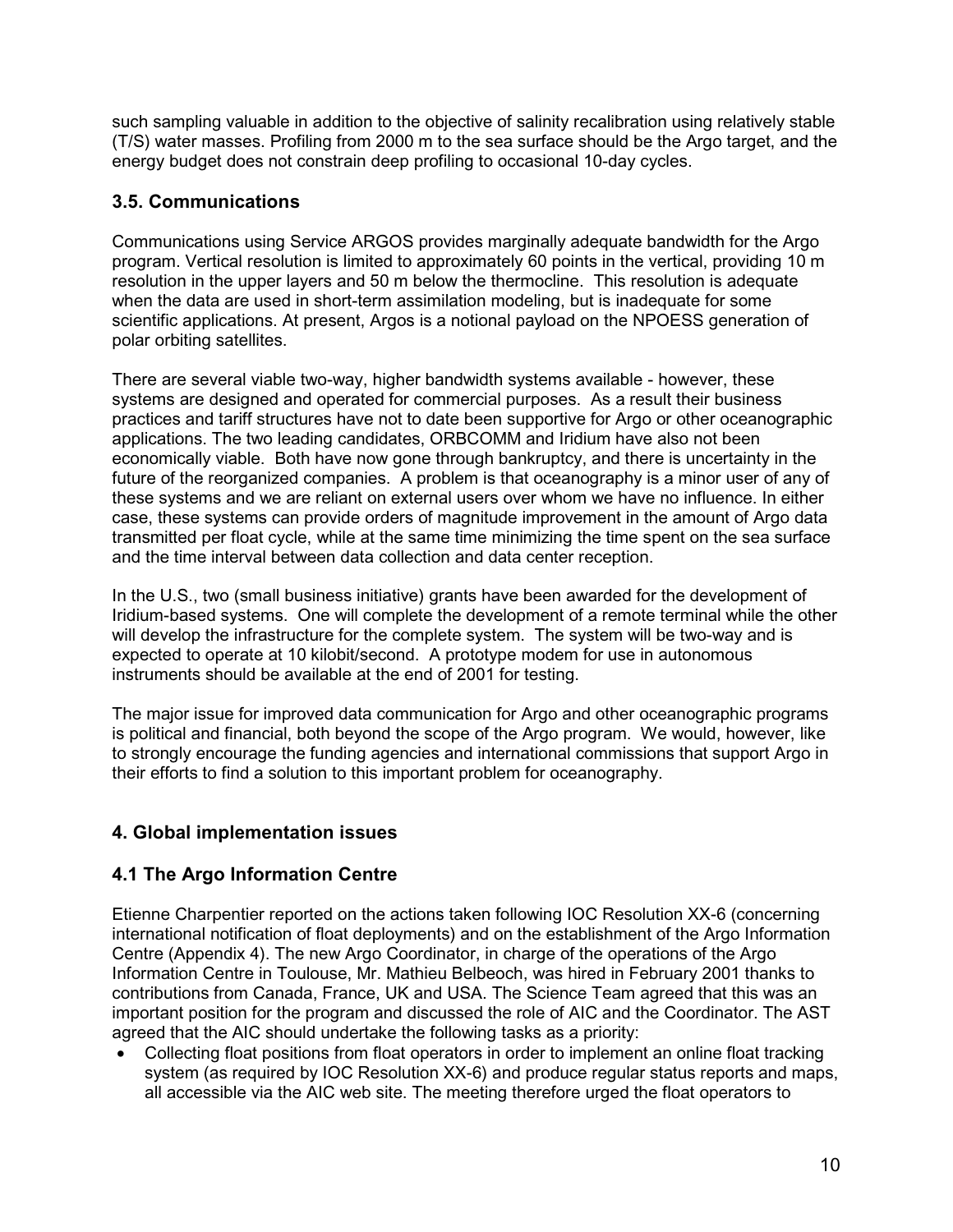<span id="page-10-0"></span>provide authorization for the AIC to access Argo data at the ARGOS centre and to take steps to provide AIC with float positions from those floats reporting through other telecommunications systems.

- Provide information on the AIC web site regarding practical steps required before and after deployment of floats (e.g. obtaining WMO numbers, ARGOS registration, deployment notification, …)
- Coordinate deployment opportunities and provide information on such opportunities via the web.

## **4.2 Capacity building/ SEREAD**

Bill Erb, IOC Perth Regional Programme Office, presented SEREAD, Scientific Educational Resources and Experience Associated with the Deployment of Argo Drifting Floats in the South Pacific Ocean. This project, announced via a press release earlier this month, will involve secondary school students from selected Pacific Island nations in monitoring floats and viewing float data via the Internet. The scientific aspects of the Argo programme will be formulated into lessons for delivery by teachers at six schools initially and a larger number later. SEREAD is coordinated by Prof. Than Aung at the University of the South Pacific node of the International Ocean Institute, located in Fiji, and is presently funded by seven organizations providing US\$3000 each. The AST emphasized the importance of scientific input and review of materials developed. Further the AST agreed on the importance of participating in capacity building initiatives, which may be broader than Argo, e.g., GODAE. The Argo Information Centre may be able to assist SEREAD. If well-accepted, the SEREAD concept can be readily adopted in other regions or individual countries.

## **4.3 Regional Action Groups/ EEZ issues**

The implementation of Argo is intrinsically a multi-regional endeavor, whose coordination will lead to a global array. The network will be successful only if there is broad agreement on float deployments within EEZs by the EEZ nations as float providers and/or by partnering with float providers. The IOC Resolution adopted in 1999 (Resolution XX-6) addressed the issue of Argo floats that may drift into EEZs but not those that are deployed within EEZs. Because a large fraction of the western tropical Pacific includes national EEZs, and because of the potential value of data in the region for seasonal-to-interannual prediction and increased scientific understanding, attention has first been directed to securing consensus on float deployments in this region. S. Wilson described the plan, which has been proposed for the central and western Pacific Ocean and the experience to date. Most of the 20 island countries have concurred, through the support of the regional South Pacific Applied Geoscience Commission (SOPAC), with plans for floats to be deployed within EEZs. The remaining concurrences are pending. In return, float deployers have the responsibility to notify countries of planned deployments, through the Argo Information Center, and to help ensure that Argo data can be exploited for the benefit of all nations.

It is critical that AST members become involved, to explain to their own governments the importance of Argo to their national interests, in order to encourage access to EEZs. Currently the assistance of France, U.K., Japan, Australia, and New Zealand is needed to obtain this concurrence in the western Pacific. It should be noted that the U.S. is willing for any country to deploy Argo floats in its EEZ and collect the resulting data—without prior notification.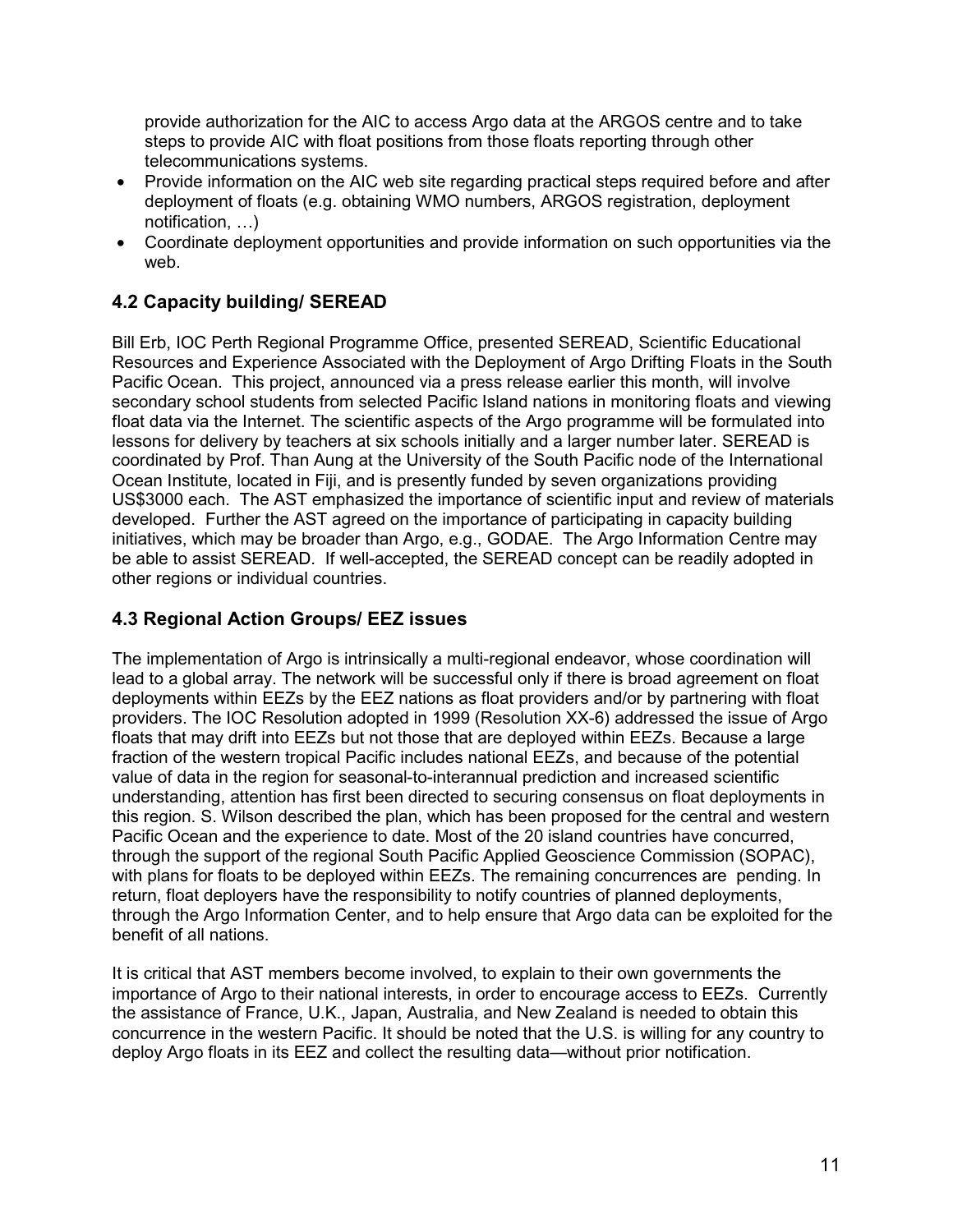<span id="page-11-0"></span>When seeking concurrence, it should be noted that Argo is an international program, implemented under the auspices of the IOC of UNESCO and the WMO, as a component of the Global Ocean Observing System. The AST will coordinate among the members to attempt to resolve potential EEZ difficulties. The most important factor in obtaining concurrences is the active involvement of the country in the Argo project and its appreciation of the value of Argo applications.

## **4.4. Float retrieval plan**

The team agreed that a float retrieval plan is needed for three reasons.

- 1. There is scientific interest in recovering floats for post-calibration of CTD sensors.
- 2. There is a small but finite safety risk if expired floats are opened by untrained personnel.
- 3. There are perceived adverse environmental effects of expired floats.

While floats have been carefully designed to minimize safety risks and while environmental consequences are considered negligible, the team agreed on the need for a consensus statement addressing associated safety and environmental issues. In addition, the team agreed to place a label on each float, in multiple languages, with a unique serial number and instructions for notifying the Argo Information Centre of the float location. Each float provider must accept the responsibility for arranging for the packaging and safe return of any floats found. This number is expected to be small. Most floats will end their useful life in deep water, eventually sinking to the ocean bottom.

## **4.5. Argo informational materials**

The importance of Argo explanatory materials cannot be overestimated. Reference was made to the CD-ROM and mini-CD produced last year by U.S./NOAA, which includes several data products, a float animation, and a powerpoint presentation on Argo. It would be very beneficial to have graphical materials from countries beyond the U.S., and preferably in languages other than English. NOAA plans to update its CD and has offered to make it a multi-national presentation. A number of opportunities are forseen in the near future to distribute Argo materials including a UN Consultation on the Oceans and Law of the Sea (New York, 7-11 May), the first meeting of the IOC-WMO Joint Commission on Oceanography and Marine Meteorology (JCOMM, Iceland, 19-29 June), and the biennial IOC Assembly (Paris, 2-13 July). Korea has prepared a color brochure and the U.K. has a color handout. Spain and India plan to produce Argo handouts in Spanish and Hindi, respectively. Members were requested to provide electronic material to NOAA by April 7. Handouts for the UN Consultation can be sent to NOAA also, by May 1.

The presently-used Argo logo was discussed. Although it depicts a Viking rather than a Greek ship, the team preferred to retain the present logo. The Argo Information Centre will provide a version with better clarity.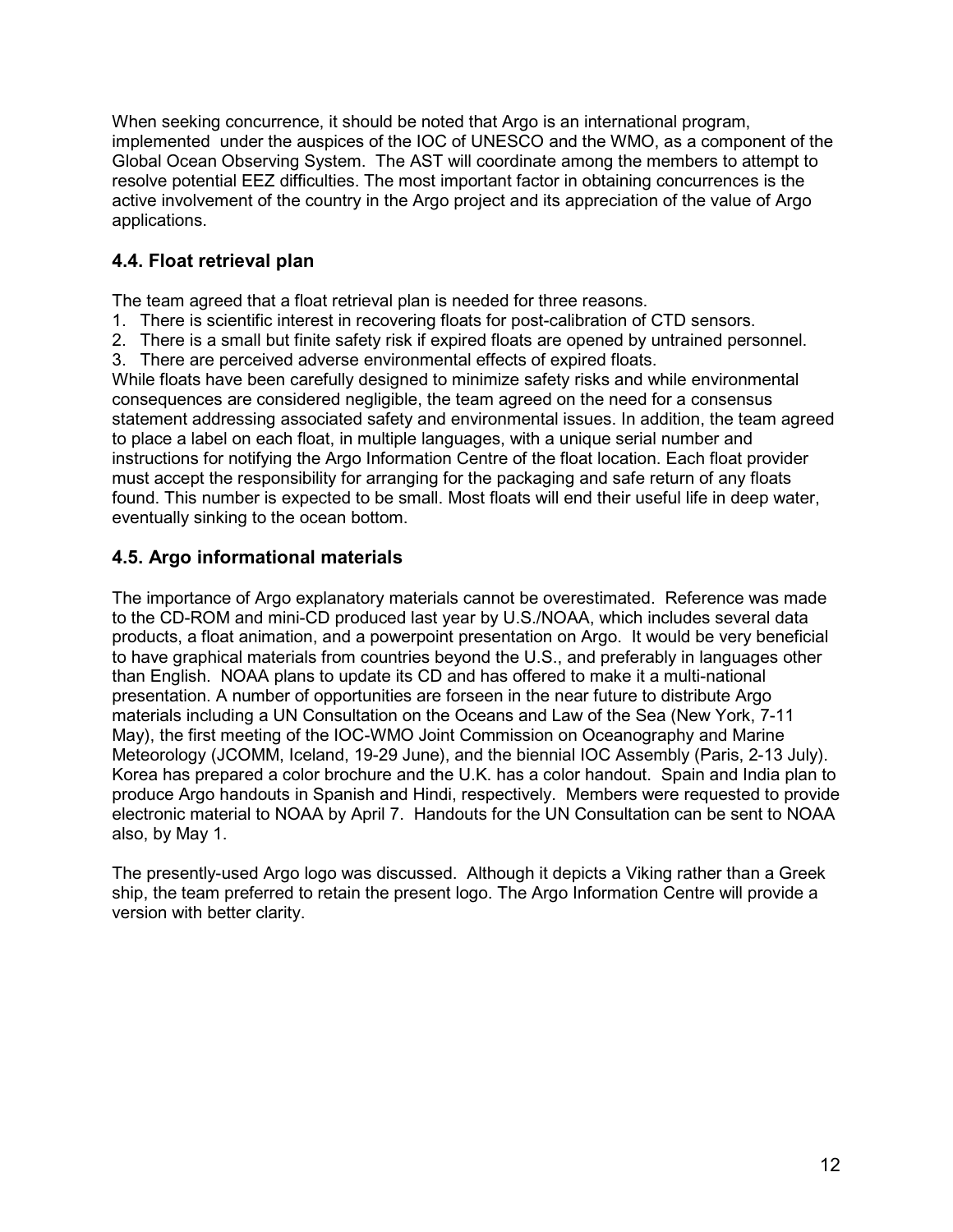## <span id="page-12-0"></span>**5. Next meeting, membership**

The AST is an informal group, constituted by the CLIVAR Upper Ocean Panel and the GODAE Steering Team. Membership is open to those who are experts in float technology and who represent countries that have purchased or built Argo floats of those with advanced plans for float procurement or production. With the addition of several new float-providing countries during the past year, the size of the AST is increasing. The AST membership should continue to evolve on an inclusive basis as new national plans are formulated. Because of its increasing size, the team agreed to form an executive committee, to work primarily via e-mail, to be headed by the chairman and to include representatives from North America, Europe, Asia, and the Southern Hemisphere. Y. Desaubies and H. Freeland were selected, with representatives from Asia and the Southern Hemisphere to be decided in the near future.

The next meeting of the full Argo Science Team (AST-4) will be held in Australia in early 2002, not to conflict with other relevant activities in the same period. In the interim, the Indian Ocean implementation meeting will be held in Hyderabad, India in late July 2001. The team also tentatively accepted an invitation from China to hold the AST-5 in China in 2003.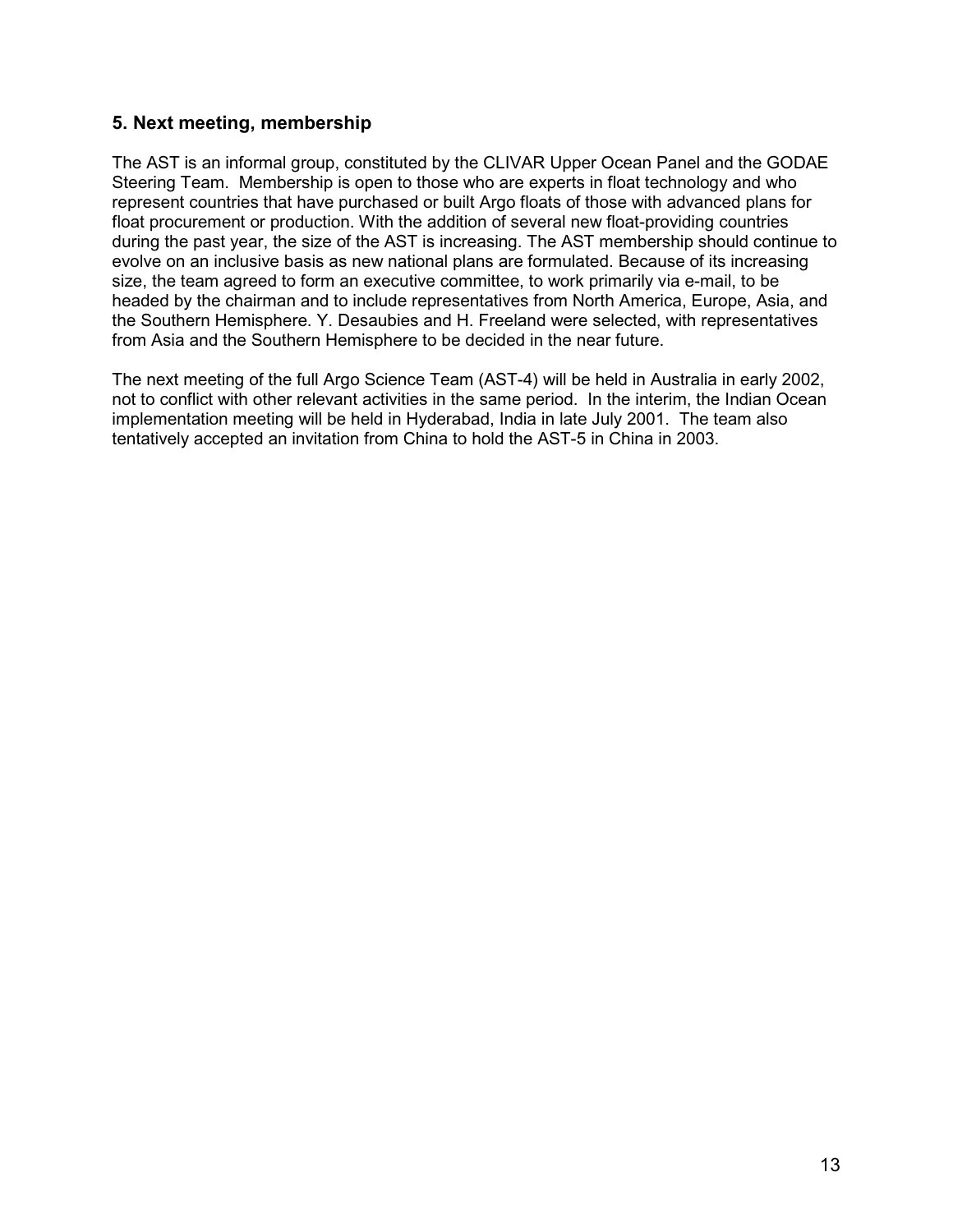## <span id="page-13-0"></span>**Appendix 1: National Reports**

#### **1.1. U.S.A. (D. Roemmich, B. Owens, S. Riser, R. Molinari)**

 The U.S. Argo Project is supported through the multi-agency National Ocean Partnership Program (NOPP). The project is presently carried out by a U.S. Float Consortium that includes principal investigators from five institutions (SIO, WHOI, UW, NOAA/AOML, NOAA/PMEL). Float production, deployment, and data system functions are distributed among these institutions on a collaborative basis.

 In the first two years of U.S. Argo (FY99, FY00), a total of 187 floats were funded through NOPP, together with technology improvements and development of the data system. It is planned that all of these floats will be deployed by the end of this year – 76 in the Atlantic, 96 in the Pacific, and 15 in the Indian Ocean. Atlantic deployments are concentrated in the tropics and western subtropics. Indo/Pacific deployments are concentrated in the tropical warm pool region. An additional 35 FY00 Argo floats are funded through the NOAA Consortium on the Ocean's Role in Climate (CORC), to be deployed in the central and eastern tropical Pacific, and 36 FY00 Argo floats are funded by the Naval Oceanographic Office. The total of U.S. Argo floats for FY99/00 is 258.

 A nascent U.S. Argo Data Center is now in operation at NOAA/AOML. Real-time data from all U.S. Argo floats are presently being transmitted via the GTS. A system for salinity recalibration has been developed at NOAA/PMEL. Additional elements of the delayed-mode QC system are still under development and a transition of the real-time QC and GTS transmission to an appropriate round-the-clock operational agency is planned.

 In FY01, U.S. Argo enters its 5-year full implementation phase with competitive proposals to NOPP submitted March 16, and work to begin about July 1, 2001. At the present time, only the first year of funding is appropriated, and this is expected to provide approximately 150 floats through NOPP. An additional 20 FY01 Argo floats are funded through CORC and 20 more by the Naval Oceanographic Office, bringing the FY01 total to 190 U.S. Argo floats. The U.S. Argo effort is planned to ramp up to more than 300 floats per year by FY03, subject to available funds. Technical developments will be ongoing.

 Regional priorities for deployment of Argo floats are set by a U.S. Argo Advisory Group, composed of float providers plus agency representatives and representatives of the Argo user community – NCEP, FNMOC, NODC, CLIVAR, GODAE etc. Criteria for targeting U.S. float deployments are:

- Build a global Argo array with international partners.
- Rapidly implement regional arrays that are high priority to users (e.g. the warm pool region and western subtropics)
- Build on existing (pre-Argo and early Argo) float arrays.

## **1.2. U.K. (J. Turton)**

The UK's contribution to Argo is being funded by the Department of the Environment, Transport and the Regions (DETR), the Ministry of Defence (MoD) and the Natural Environment Research Council (NERC), and is managed on their behalf by the Met Office. Southampton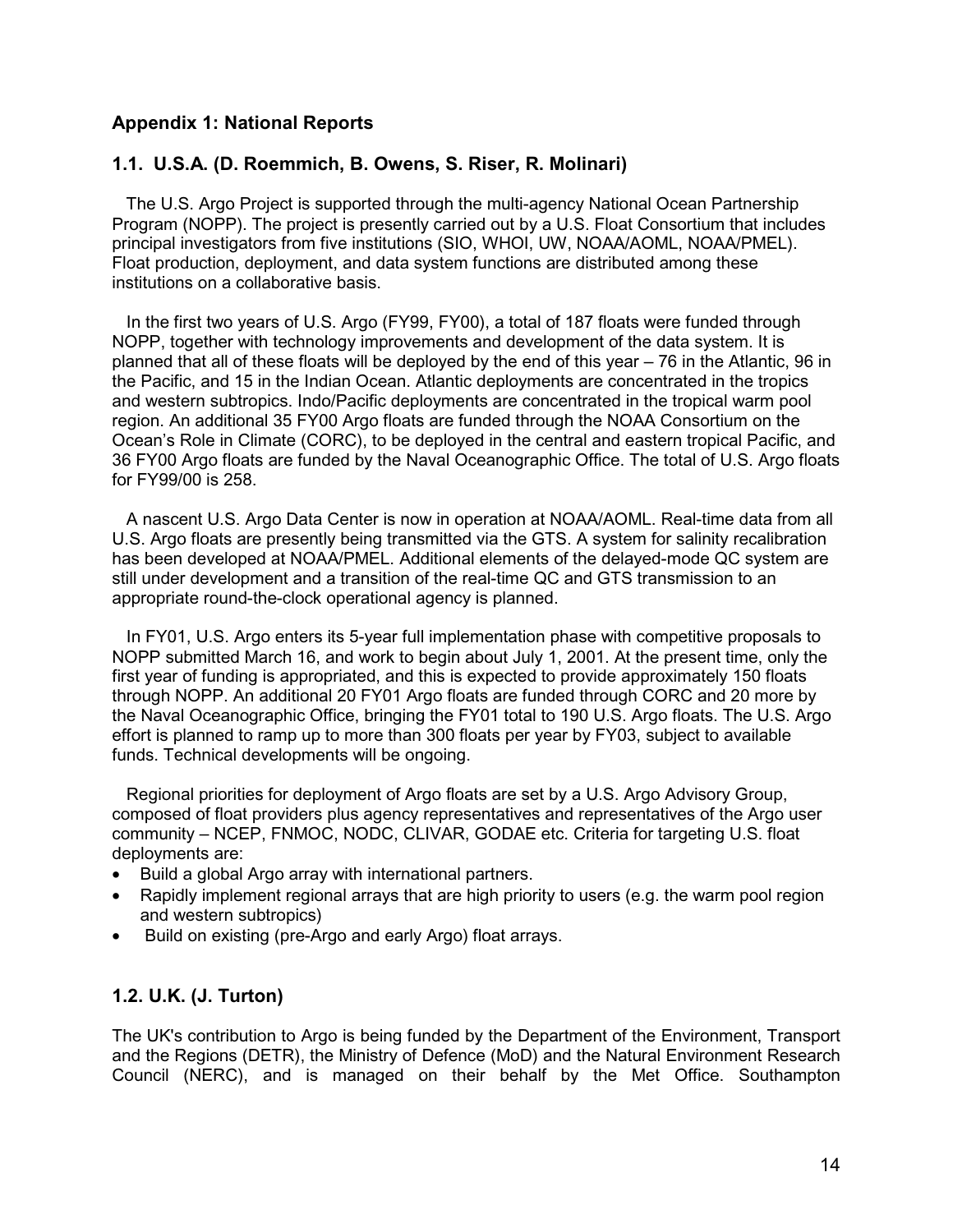Oceanography Centre (SOC), the British Oceanographic Data Centre (BODC) and the UK Hydrographic Office (UKHO) are all participating in the project.

## **The UK Argo Project**

During the past year the UK Argo Project was formally initiated. The aims of the project are (i) to establish an operational capacity to deploy (by various methods) about 50 floats each year (thus maintaining about 150 to 200 floats in the water at any one time), (ii) to apply all real-time float data in operational ocean forecasting, and (iii) to process the UK float data in delayed mode for climatological use. The Met Office are responsible for (i) and (ii), whilst SOC, BODC and UKHO will undertake (iii). It is expected that, following completion of the project in 2003, there will be a longer-term commitment from DETR and MoD for the continued funding of Argo floats. At this stage the longer-term funding (beyond FY02/03) for Argo has not been agreed and will be subject to DETR and MoD approval.

Through the UK Argo Project we have procured 13 floats under FY00/01 (April 00 to March 01) funding and will be procuring 50 floats in each of FY's 01/02 and 02/03. Over the next 2 years these floats will be supplemented by, perhaps as many as, 25 NERC "research" floats, subject to successful bids for funding. While these research floats may have a non Argo standard mission profile, they will be co-ordinated with and contribute to Argo.

## **Project Management and Co-ordination**

The UK Argo Sponsors Steering Committee (composed of the funding agencies - DETR, MoD and NERC) determines the funding, objectives and implementation policy of the UK component of Argo. The UK Argo Project Board has formal responsibility for the project and monitors and reviews progress, it reports to the funding agencies on progress and associated matters. The UK Argo Expert Group has been established to act as a national focus for providing specialised scientific and technical advice in support of the UK Argo Project and the International Argo Programme. It provides expert advice and raises issues, as necessary, for consideration by the Project Board. It is a sub-group of the IACMST (Inter Agency Committee on Marine Science and Technology) GOOS Action Group, to which it reports on its activities.

## **Progress During the Last Year**

13 floats have been procured during the last year. 5 of these (Webb Apex) floats were deployed in the Irminger Sea in January. The deployments were from a volunteer Icelandic cargo ship using a "free-fall" deployment method. This is an adaptation of the Webb air-drop package to allow floats to be launched from deck level on a moving ship by the regular crew, using a slide similar to a "burial-at-sea". 5 MARTEC PROVOR floats will shortly be deployed in the same region. MARTEC have developed for us a deployment crate to allow the PROVOR floats to be deployed in a similar fashion. These floats will comprise a pilot UK Argo array for which we aim to evaluate the floats (deployability, data quality (with particular emphasis on salinity)) from the 2 manufacturers. A further 3 Webb Apex floats will be deployed by SOC in late May/early June in the north-east Atlantic (Rockall Trough).

Real-time data from all these floats are (or will be) posted onto the WMO GTS, via CLS/Meteo-France for the Apex floats and via Coriolis/Meteo-France for the PROVOR floats. In addition, real-time (temperature only) data from the 4 surviving SOC PALACE floats (launched in 1996) will shortly be available on GTS via the Met Office.

## **Future Plans**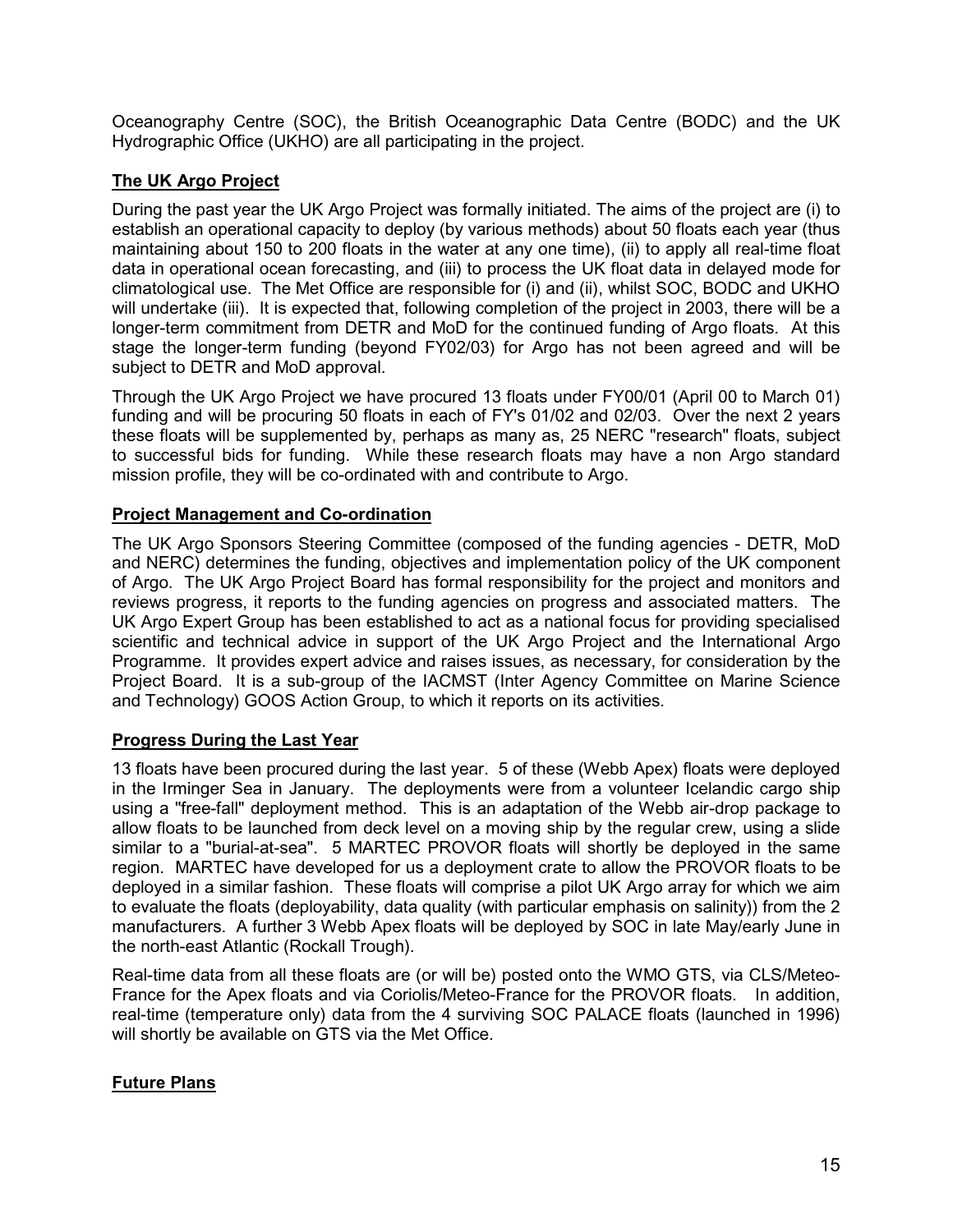<span id="page-15-0"></span>We have recently ordered 20 floats for deployment this year. The majority of these will probably be deployed from RRS Charles Darwin which will be operating in the western Indian Ocean from May. 5 of these floats will be deployed in the Arabian Sea/Gulf of Oman. Recent climate simulations made by the Hadley Centre for Climate Prediction and Research have suggested that a freshening in the southern Indian Ocean intermediate waters is a signal of man-made climate change. Therefore, in early 2002, we aim to deploy from Darwin 20 to 30 floats along the 32° section in the southern Indian Ocean.

Other areas where we are looking to deploy floats are the South Atlantic (10 in each of 01/02 and 02/03), the eastern Mediterranean (5 in 01/02) and the Southern Ocean (in 02/03). A number of floats have also been set aside for 01/02 for the Norwegian Sea and the north-east Atlantic; regions for which there is an operational requirement for real-time data and will be deployed if there is a shortfall of real-time Argo data for these areas.

The Southern Ocean is of crucial importance to the circulation of the global ocean and is a priority area for NERC science. A proposal has been made for the establishment of a Southern Ocean regional Argo Data Centre at BODC.

#### **Issues**

The availability of real-time Argo data over the GTS is a key issue for the UK. Real-time data are needed to improve ocean analyses and predictions from our operational FOAM (Forecasting Ocean Atmosphere Model), which is run routinely on a daily basis. We have identified around 500 floats currently operating, but are only receiving real-time data from about 44% of these. About half (54%) of these data are being received within 2 days of validity time, but many (27%) are arriving too late (after 10 days) to be assimilated into FOAM. There would be immediate benefits if more of the existing float data were available on GTS and timeliness were improved.

## **1.3. Spain (G. Parrilla)**

Although 3 Spanish institutions (Instituto Español de Oceanografía, Universidad de Las Palmas de G.C. and Instituto de Ciencias del Mar de Barcelona) are partners in the European contribution to Argo: Gyroscope, it does not exist yet an official national plan for Argo in Spain.

Presently, it is in the phase of formation a group of persons from oceanographic institutions, universities and other non marine and non-research agencies, but able to profit from the Argo information, for requesting funds to the Spanish funding agency to acquire and launch some 24 floats in the Atlantic.

Officers at the Ministry of Science and Technology have been approached about the Argo national funding and, at first, they have been receptive to the idea. A document is been prepared for them to review as a first step in the process of preparing a formal proposal. Plans are to have it submitted before the next 3 months and have the evaluation results some 6 months after submission.

From the above mentioned group is expected to create a National Argo Committee with the main goal of pursuing a longer-term commitment of Spain to the deployment of global Argo array.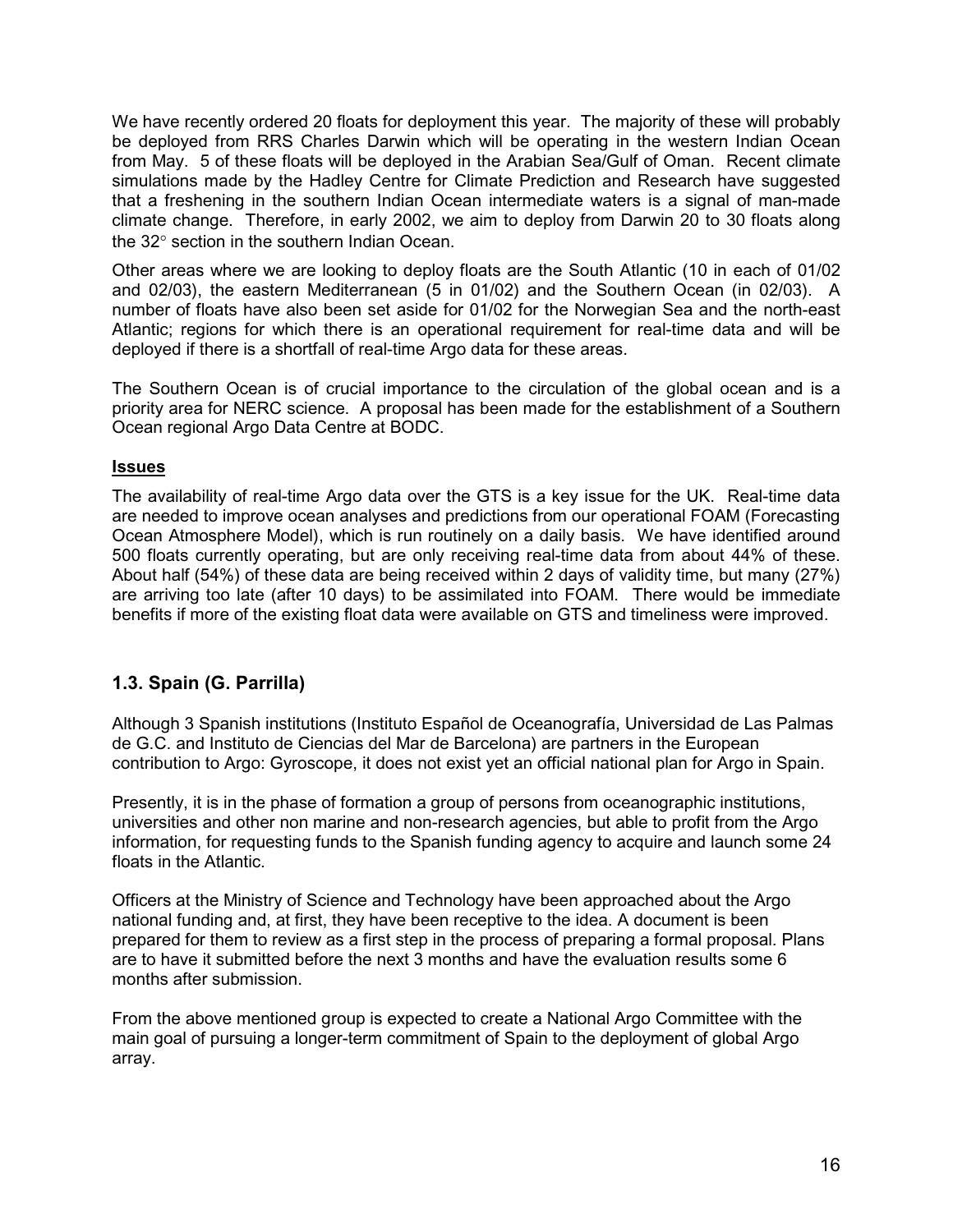<span id="page-16-0"></span>Also it will be explored the opportunity of manufacturing or assembling, in the future, the floats in Spain.

## **1.4. Russia (Y. Volkov, M. Danchekov and V. Yakukhin)**

 International Argo project represents a big interest for Russian marine organization. Special interest is in the use of float data for operative purposes – meteorological and oceanographic forecasts. Russia as a member of the World Meteorological Organization voted for this project.

- 1. Hydrometeorological Agency is responsible in Russia for this project. Far Eastern Regional Hydrometeorological Research Institute (FERHRI) of this agency has the experience with such floats. By FEHRI 4 PALACE floats wre deployed in the Japan Sea in last 2 years.
- 2. FEHRI proposed to deploy 2 more PALACE floats in next year. Hydrometeorological Agency of Russia proposed to use for deployment of floats two of its research vessels in nearest 2 years. One vessel will go in September of 2001 from Vladivostok to Antarctic, another one in February of 2002 – from Saint Petersburg to Antarctic.

## **1.5. New Zealand (P. Sutton)**

Argo is being implemented and supported in New Zealand by the National Institute of Water and Atmospheric Research (NIWA). The contact person is Philip Sutton.

New Zealand currently has funding to purchase 2 floats in mid-late 2001. It is hoped to purchase 10 floats over the next three years. The floats will be deployed in the New Zealand region, with the initial deployments being in the Tasman Front area northwest of New Zealand (28-33°S, 164-178°E). It is intended to deploy up to 8 USA floats on the same research vessel cruise. Future New Zealand deployments will focus in this area and in the New Zealand subantarctic zone: 44-55°S, 170°E-170°W.

New Zealand's largest contribution to Argo is likely to be in terms of logistical support. NIWA's 72m research vessel, "Tangaroa", can be used as a platform for Argo deployments, and routinely covers most of the New Zealand EEZ with occasional transits to Antarctica/Ross Sea. In addition, New Zealand is able to supply logistical support for other South Pacific deployments. This support could take the form of supplying or training personnel, float delivery, preparation and maintenance and the promotion of Argo throughout the South Pacific.

## **1.6. Korea (Kuh Kim)**

Korean Meteorological Administration (KMA) under the Ministry of Science and Technology and Ministry of Marine Affairs and Fisheries (MOMAF) established jointly Korea Argo Subcommittee (KAS) under Korea Oceanographic Committee to carry out Argo-related projects in Korea October 2000. KAS is composed of members from KMA, MOMAF, Korea Ocean Research and Development Institute, National Fisheries Research and Development Institute, National Oceanographic Research Institute and experts in Argo from university.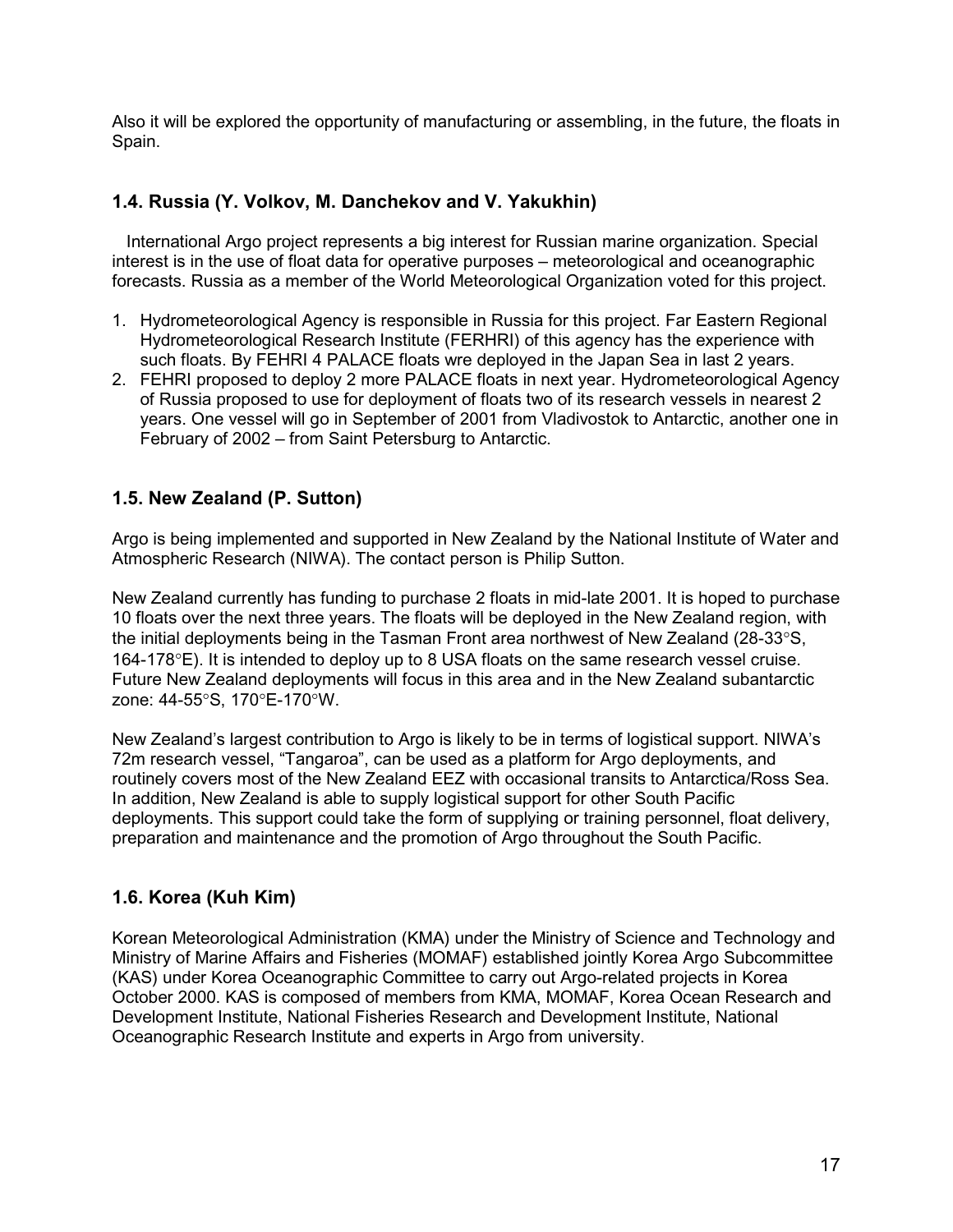<span id="page-17-0"></span>KAS has been provided with the fund to purchase and deploy about 20 profiling floats in 2001 in seas around Korea and the western Pacific Ocean. KMA and MOMAF will try to secure the national budget to increase to 30 floats each year.

## **1.7. Japan (K. Takeuchi)**

1. Funding

The Japanese Argo Project is funded in a program called "Millennium Project" which is a 5 year program starting from FY 2000. The main target of the project is improvement of long-term weather forecast. Agencies involved in this project are Japan Meteorological Agency, Hydrographic department of the Japan Coast Guard, JAMSTEC and FORSGC. The JMA is responsible for the real-time data management, while the Coast Guard contributes by observation by other method for inter-comparison with Argo measurement. The JAMSTEC and FORSGC are responsible for the float deployment and for the delayed mode data management.

- 2. Scientific Targets
	- 1. Upper ocean variation associate with decadal variation.
	- 2. Circulation of subducted water and its role in the decadal variation.
	- 3. Formation and circulation process of the North Pacific Intermediate Water.
	- 4. Formation process of the Subtropical Mode Water and its year-to-year variations.
	- 5. Interaction between the subtropical gyre region and tropics and its effect on ENSO.

#### 3. Preparation Stage

In the preparation stage ( FY2000 to FY 2001), the following tasks are carried out.

- 1. Study of float distribution, Logistics
- 2. Establishment of Sensor Calibration System
- 3. Study of float deployment from VOS
- 4. Study of ecological float termination
- 5. Development of data handling system
- 6. Development of data quality control method
- 7. Development of data assimilation technique
- 8. Test deployments near Japan
- 4. Deployments of floats

In FY 2000, we put 17 floats in water as tests in the Western North Pacific. In FY 2001, we are planning to put 84 floats in the Western North Pacific, and 10 in the Eastern Tropical Indian Ocean.

5. Data distribution

 All the data taken by Japanese floats are put into GTS. The data are available also at the Japan ARGO web site (http://goos.kishou.go.jp/argo/).

#### 6. Forum for Deployment and Operation of Argo Floats

For better understanding of the international and Japanese Argo projects, the meeting is held from March 5 to 9, 2001 in Yokosuka , Japan, inviting representative from 15 coastal countries in the Western Pacific and Indian Ocean.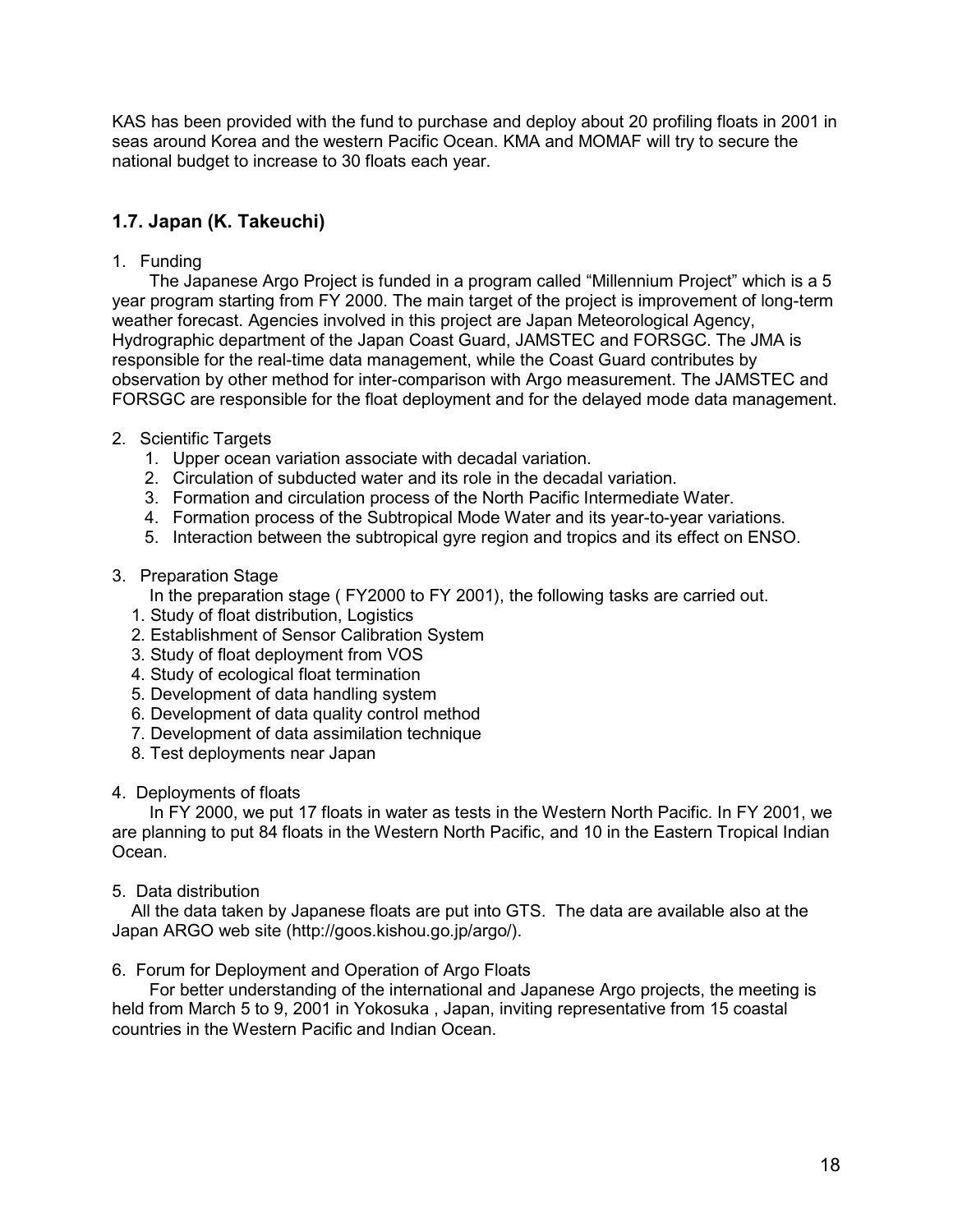## <span id="page-18-0"></span>**1.8. India (K. Radhakrishnan)**

#### 1) Organization of the Indian ARGO Programme

(i) The Government of India has approved the implementation of ARGO Programme India. The Department of Ocean Development (DOD), Government of India is the nodal organization for the Programme.

(ii) The overall responsibility for the implementation of the Programme at the Institute level has been assigned to the Indian National Centre for Ocean Information Services (INCOIS), Hyderabad.

- In addition to coordinating with the participating Institutes, INCOIS is specifically responsible for the Data System including the necessary data reception/communication system and interface with other National/International Agencies for exchange of Data and data products.
- The National Institute for Ocean technology (NIOT), Chennai has been assigned the responsibility for the Float component, including the procurement, technology acquisition and deployment.
- The Centre for Ocean and Atmosphere Sciences (CAOS) in the Indian Institute of Science, Bangalore orchestrates the Data Assimilation and Utilization and coordinate the science component with the National Institute of Oceanography (NIO) and another 6 Research/Academic Institutions.

#### 2) Scope of the Indian ARGO Programme

- a) Deployment of about 150 profiling Floats in Indian Ocean- North of 10° South during 2001-2005;
- b) Technology Acquisition and Production of Floats in India
- c) Reception of Data in India and setting up of ARGO Indian Data Centre
- d) Dissemination of Data and Value-added Products
- e) Assimilation of Data in Indian Programmes (e.g. BOBMOX, ARMON, Weather Forecasting, Ocean State Forecast)

## **1.9. Germany (U. Send)**

The German Ministry for Research and Technology (BMBF) has finally stated a willingness to fund an ARGO pilot phase, after the ministry of transport (in charge of operational agencies like the weather service and the hydrographic service) acknowledged now that they would have an interest in and use for data from a program like ARGO. As a result, the coordinator (F.Schott) of the national proposal which was submitted more than a year ago has been informed by the Research Ministry (BMBF) that this proposal would now have a chance of formally being considered for funding.

The downside is that the ocean research division of this ministry has come under extreme fiscal pressure, since the construction of a new research vessel will need to partially come from the ocean research budget for the next 3-4 years, without any extra funds being made available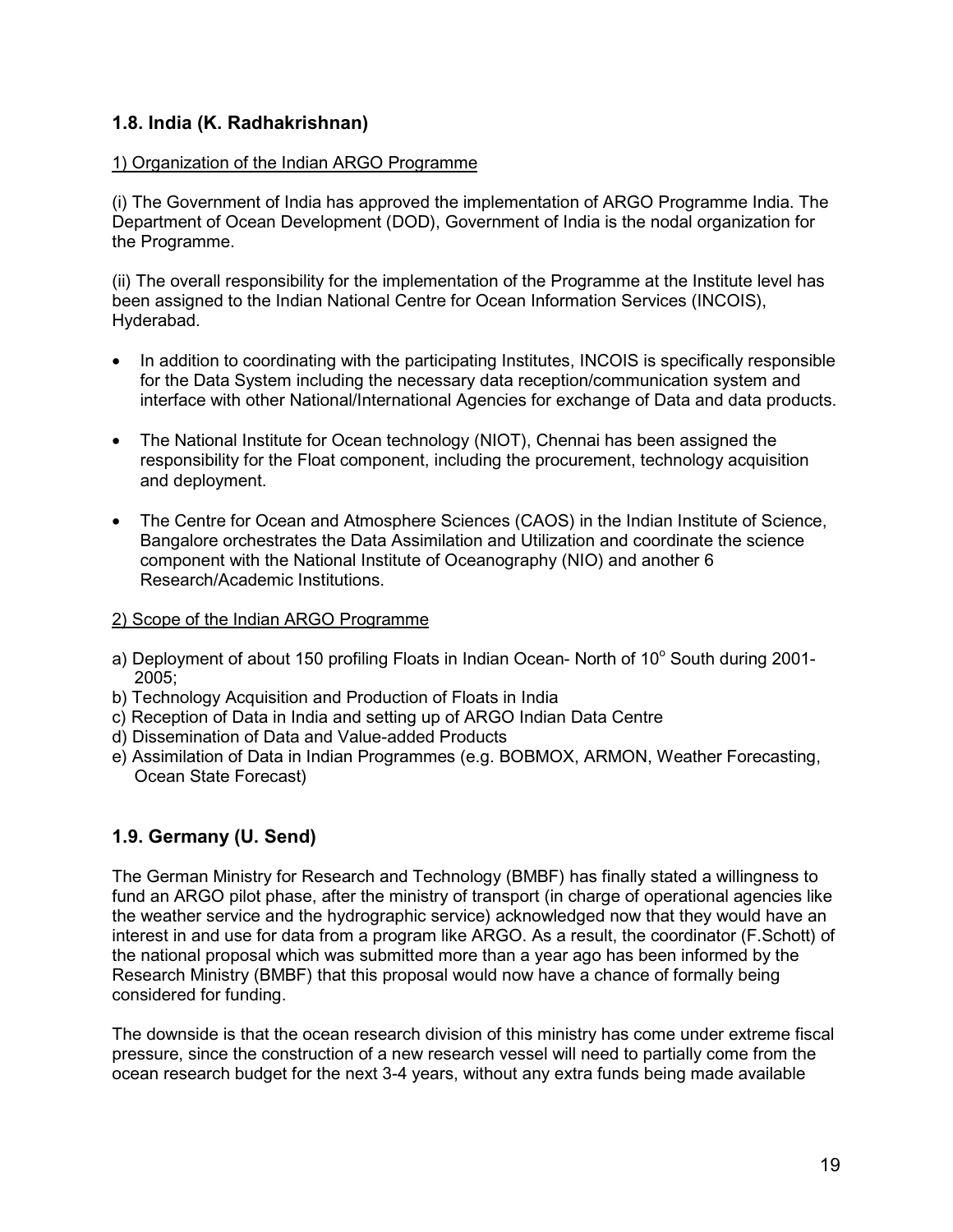<span id="page-19-0"></span>either for the vessel or for ARGO. Since the same budget pays for CLIVAR, this may result in a funding choice or split between CLIVAR, ARGO and the vessel.

In other words, the ARGO idea and plans are now favourable received with the relevant ministries and agencies, and a willingness to fund exists, but it is not clear whether, at what level and when funding actually can take place.

Independent of ARGO, various groups in Germany have profiling floats in the water and have plans to continue with such efforts, largely funded through individual project proposals, as follows.

- Along 46N in the Atlantic, BSH (Koltermann) currently has 18 floats running in the vicinity of the mid-Atlantic ridge, all with T/S sensors. During 2001 another 5 will be added to this. All data from these floats are already on the GTS and will remain to be so.
- AWI (Fahrbach) currently has 15 T-only floats operating in the Weddell Sea, 10 launched in Dec 2000, the others in spring 2000 (750m depth, 1 week repeat). Some losses expected soon due to ice growth. Not available in real-time. 10 new T/S floats will be launched in 2002/2003 in the southwestern Atlantic (Drake Passage and surroundings). These will profile from 0 to 2000m and the data will be available in real-time.
- In the subpolar North Atlantic there are currently 15 floats operating from IfM Kiel (Schott), T-only, deployed in 1997, 1500m depth. Data not public. Another 7 will be added in summer 2001 with T/S sensors, also 1500m, 10 day cycle, these data will be public.
- 15 T/S floats have been deployed in the tropical Atlantic in 2000 by IfM Kiel (Schott) with a parking depth of 200m and 400m, but profiling to 1500m, 10 day cycle. These data will become public in the future.
- A proposal has been submitted for 20 T/S floats for the southwestern Indian Ocean (IfM Kiel), parking depth 200m, profiling to 1500m, 10 day cycle. If funded, these data would also become publicly available.

## **1.10. France (Y. Desaubies and P.Y. Le Traon)**

#### **Introduction**

 $\overline{a}$ 

French activities related to ARGO are coordinated under a national project dubbed CORIOLIS, whose general objectives are to enhance capacity to collect, validate and distribute in real time global *in situ* ocean data. Several agencies contribute to CoRIOLIS : CNRS<sup>1</sup>, Ifremer<sup>2</sup>, IFRTP<sup>3</sup>, IRD<sup>4</sup>, Météo France, and SHOM<sup>5</sup>, with several actions which are not limited to ARGO (XBT lines, PIRATA array, surface drifters, thermo-salinometres, for instance). Close links with the MERCATOR project (global real time data assimilation in ocean models) are maintained.

<sup>&</sup>lt;sup>1</sup> Centre National de la Recherche Scientifique

<sup>&</sup>lt;sup>2</sup> Institut de Recherche pour l' Exploitation de la Mer

<sup>3</sup> Institut Français de Recherche et de Techniques Polaires

<sup>4</sup> Institut de recherche pour le Développement (formerly ORSTOM)

<sup>5</sup> Service Hydrographique de la Marine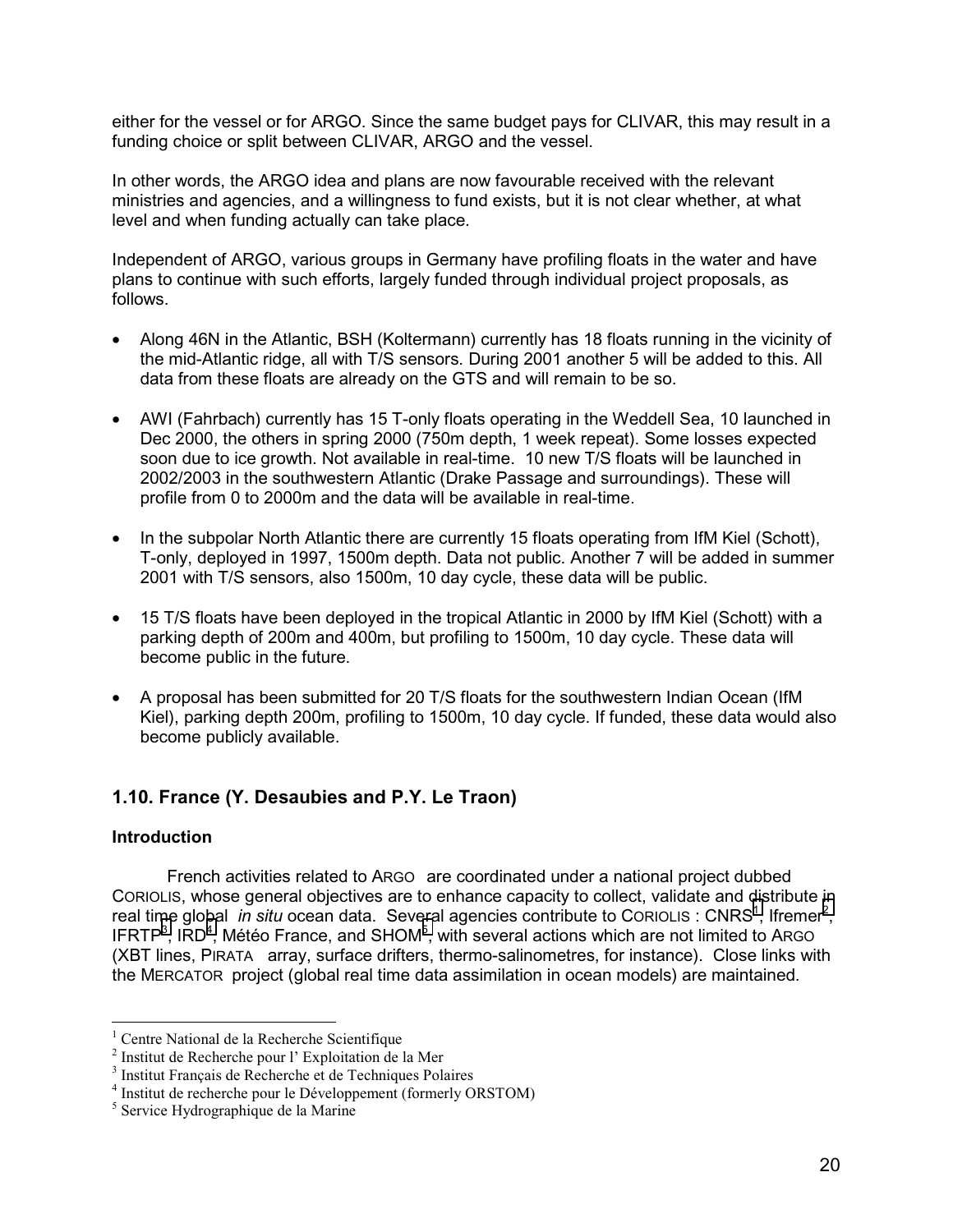The leadership for ARGO participation has been taken by Ifremer , with contributions from CNRS and SHOM. It is not seen as an open ended commitment with recurrent funding, but a demonstration and feasibility experiment for the period 2000-2005. Actions related to ARGO include setting up a data service, technological development of profiling floats, scientific studies (sampling strategies, parameter definition, array performance, mapping), and field work The French ARGO and the EU GyroScope projects are closely related.

The CORIOLIS project director is Ms. S. Pouliquen, oversight is through a scientific committee, and an executive board.

#### **Float deployments**

Funding for some 250 floats has been identified over the years 2000-2002 (including 40 EU- funded GyroScope floats to be deployed by French participants), which will be deployed from 2001 to 2003.

During the ARGO Atlantic Implementation meeting (held in Paris in July 2000), France identified the Atlantic ocean as its first priority, in pace with the development of the MERCATOR models. Deployments will proceed from north to south in the years 2001 to 2003, in accordance with the commitments given at the meeting (about 200 floats, half of which south of 20°N). Most deployments will be from research vessels of opportunity (PIRATA array maintenance for instance).

The remaining floats could be targeted for the Indian ocean (2003), where interest has been expressed by several laboratories, and deployments opportunities are afforded by the RV Marion Dufresne.

#### **Data service**

The CORIOLIS data centre in Brest is presently running in a preliminary, prototype version (V0); an improved version (V1) will be fully operational in mid – 2001.

It will handle all PROVOR –type floats, as well as data sets from others float types (Webb Research APEX), on request. Technical information on floats are delivered to the PI's by mailing lists. Data distribution is done via GTS or web and ftp sites. Other in situ vertical profiles (XBT, drifting buoys, …) are available on the site, as well as data products (such as objectively analysed fields over the North Atlantic).

As one of the ARGO global data centres, the centre in Brest provides access to the global data set. It coordinates activities such as QC procedures, filing conventions, data-holding comparisons.

#### **Technological development**

The development of the PROVOR float is progressing. A temperature only version is available and presently operating in the POMME experiment (centred at 42°N, 20 °W). Prototypes equipped with FSI CT sensors, deployed in April and September 2000, are presently under evaluation. Slightly modified versions, equipped with either SeaBird or FSI sensors (conductivity and temperature) are to be tested in early to mid – 2001 , with first deployments after validation.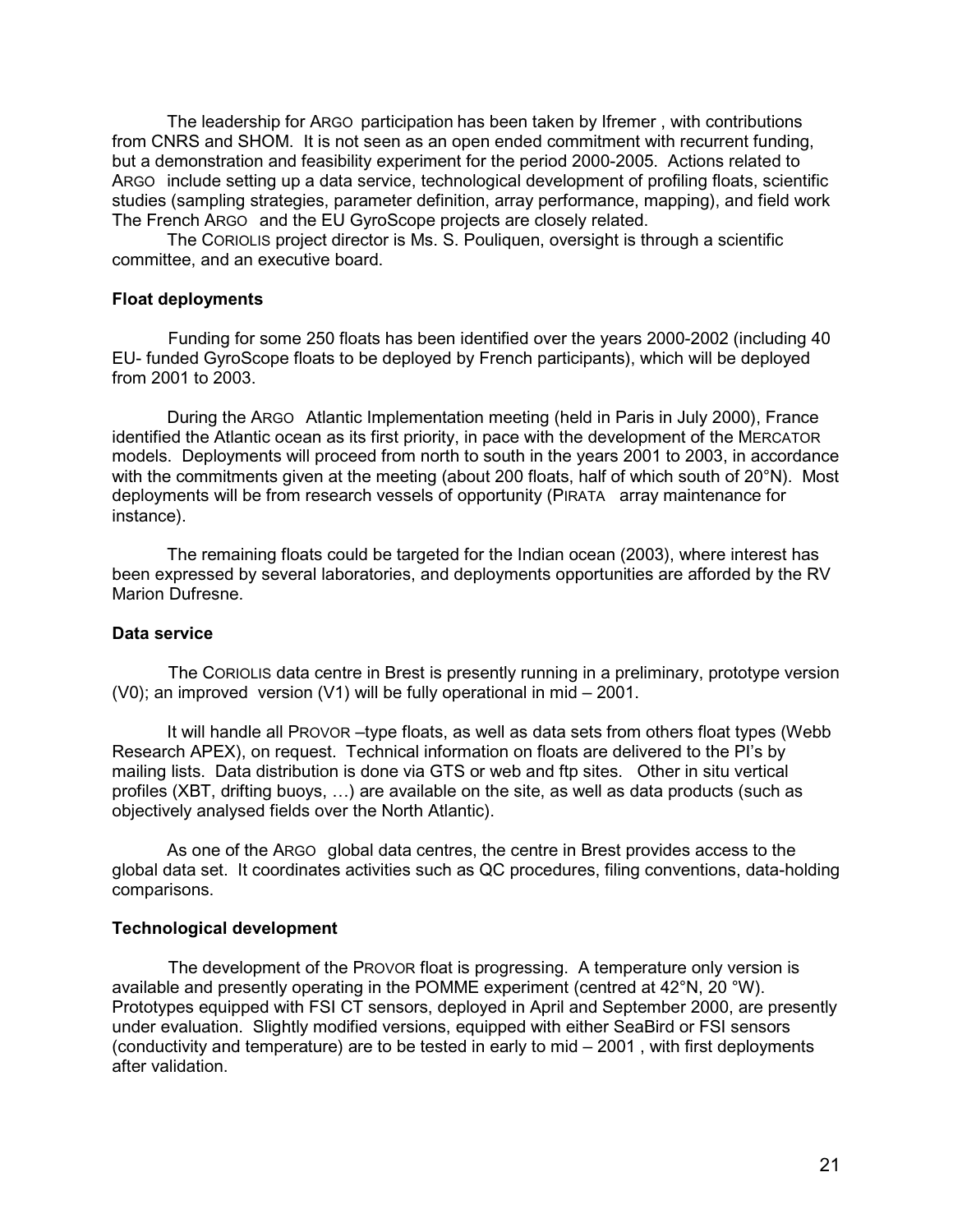#### <span id="page-21-0"></span>**Other**

IFREMER hosted the ARGO Atlantic Implementation meeting, held in Paris in July 2001; and the International ARGO Data Management meeting, held in Brest in October 2000.

France is contributing  $(9,150 \text{ E/yr})$  to the funding of the IOC ARGO Information Centre in Toulouse.

## **1.11. E.U.-funded Gyroscope project (Y. Desaubies)**

#### **Introduction**

The GyroScope project has been funded by the European Commission, under the Key Action *Global Change, Climate and Biodiversity* of the 5<sup>th</sup> Framework Programme. The project is funded for three years, starting in January, 2001. Nine laboratories, from France, Germany, Spain and the UK.<sup>6</sup>, participate. The total budget of 4.9 M€, with EU contribution of 2.9 M€, will finance about 80 floats as a contribution to ARGO .

#### **Objectives**

The general objectives were presented at the IAST – 2 meeting in Southampton (March 2000). Briefly stated, the objective of the GyroScope project is to develop a European component of a global in situ observing system of ocean variability in the North Atlantic. The first objective is to deploy a pilot array of 80 autonomous profiling floats, as a contribution to the ARGO international programme. The data will be used to estimate the time varying ocean circulation, temperature and salinity fields, and the balance of heat in the North Atlantic. Some of the estimations will be done in real time ; other will include complementary data sets (satellite altimetry) to obtain the most accurate estimates and assess the information content of the float data (resolution, accuracy). Recommendations will be made for future implementation of an in situ ocean observing system.

#### **Strategy for deployments**

During the first project meeting, held in Brest, February 1 and 2, 2001, the strategy for float deployments was one of the main topics of discussion. It was decided to deploy floats of different manufacturers (APEX and PROVOR), with FSI or Sea Bird sensor packages, with the view to establish comparisons. Production delays mean that the first float deployments will start in June 2001, with only a few instruments (order 10 to 15). Thereafter, deployments will continue, with the objective to have all the GyroScope floats in the water by mid-2002, i.e. midway through the project.

The field work is the responsibility of LPO and CMO (Brest), IFM (Kiel) and IEO (Madrid/ Santander). Deployments will be mostly from research vessels; several cruises have been identified at the meeting. A preliminary planning was agreed upon, with the understanding that it would be co-ordinated with other national plans.

 6 In France : LPO/Ifremer/CNRS (Brest), CMO/SHOM (Brest and Toulouse), CLS (Toulouse) ; in the UK : SOC (Southampton), Met Office (Bracknell); in Germany : IFM (Kiel) ; in Spain : IEO (Madrid and Santander), ICM/CSIC (Barcelona), University of Las Palmas (Gran Canaries).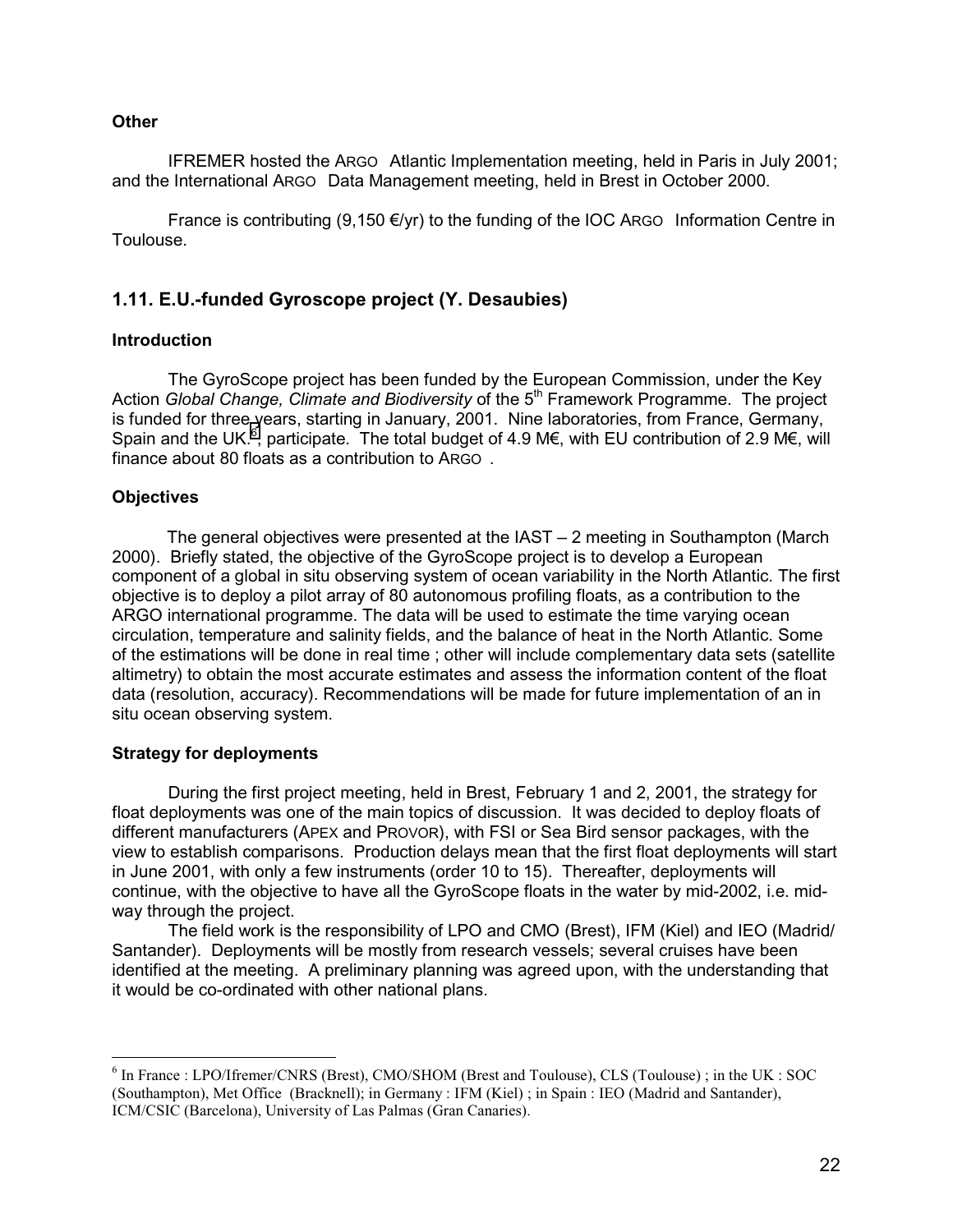#### <span id="page-22-0"></span>**Other objectives**

Most of the other objectives of the project are dependent on having floats in the water. The various analysis will include GyroScope-funded, as well as other international ARGO floats.

The proposal is structured in WorkPackages (WP), a brief description of which is given here. WP1 concerns all activities leading to the actual deployment of the floats at sea. WP1 includes array design by simulation of float sampling in a high resolution ocean circulation model ; experiment planning ; instrument purchase, preparation, testing, calibration, programming ; and field work on ships. WP2 is a follow-on activity of technical monitoring and evaluation of instrumental performance. WP3 relates to the CORIOLIS Data Centre that will implement and operate the data management. WP4 and 5 pertain to different approaches to estimating the fields observed by the array and its information content. WP4 will more specifically explore how to use low resolution profiling float data in combination with altimeter data in high resolution ocean model data assimilation systems. A finite-difference inverse model will be used to combine altimeter and profiling float data with surface flux data and assess the relative contributions of the data sources. WP5 will develop real time products, and data synthesis for visualisation and distribution on the project web site. The techniques will include mixed layer modelling combined with a circulation model, combination with altimeter data, and inverse modelling. The WP6 concerns all scientific analysis of ocean processes, for the period of the experiment : heat and fresh water budgets of the North Atlantic : air-sea exchanges, transports and storage over a two year period, mixed layer and water mass characteristics, water mass formation and subduction. The recommendations for future implementation of ocean observing system (WP7) will be based on the results from the previous work packages, as well as on technical and economic factors.

## **1.12. China (J. Xu)**

#### *China's Attitude to the Argo Project*

Since the Argo project was come out, Chinese ocean policy-makers and administers have paid more attention to it, and state on many occasions that China would positively consider participating the project and make the Chinese scientists' contribution to it. Then, many atmosphere experts and oceanographers have expressed their strong interest to use profiling floats in their projects.

#### *Organization*

In the past year (2000), the State Oceanic Administration (SOA), Chinese agency responsible for the ocean affairs, did much substantial work, including to introduce government officials and cross-agencies the contents about the Argo project, its significance of the Argo implementation and its active influence to the mankind activities. And after several times coordinating and demonstrating about the Argo act plan and its funds source, a main common understanding is reached. China will be set up the related groups to manage the China contribution to Argo.

#### *Funding*

In China, funding for Argo will come from three main channels, that is, the National Basic Research Programme, the National Climbing Programme and the National Special Projects. In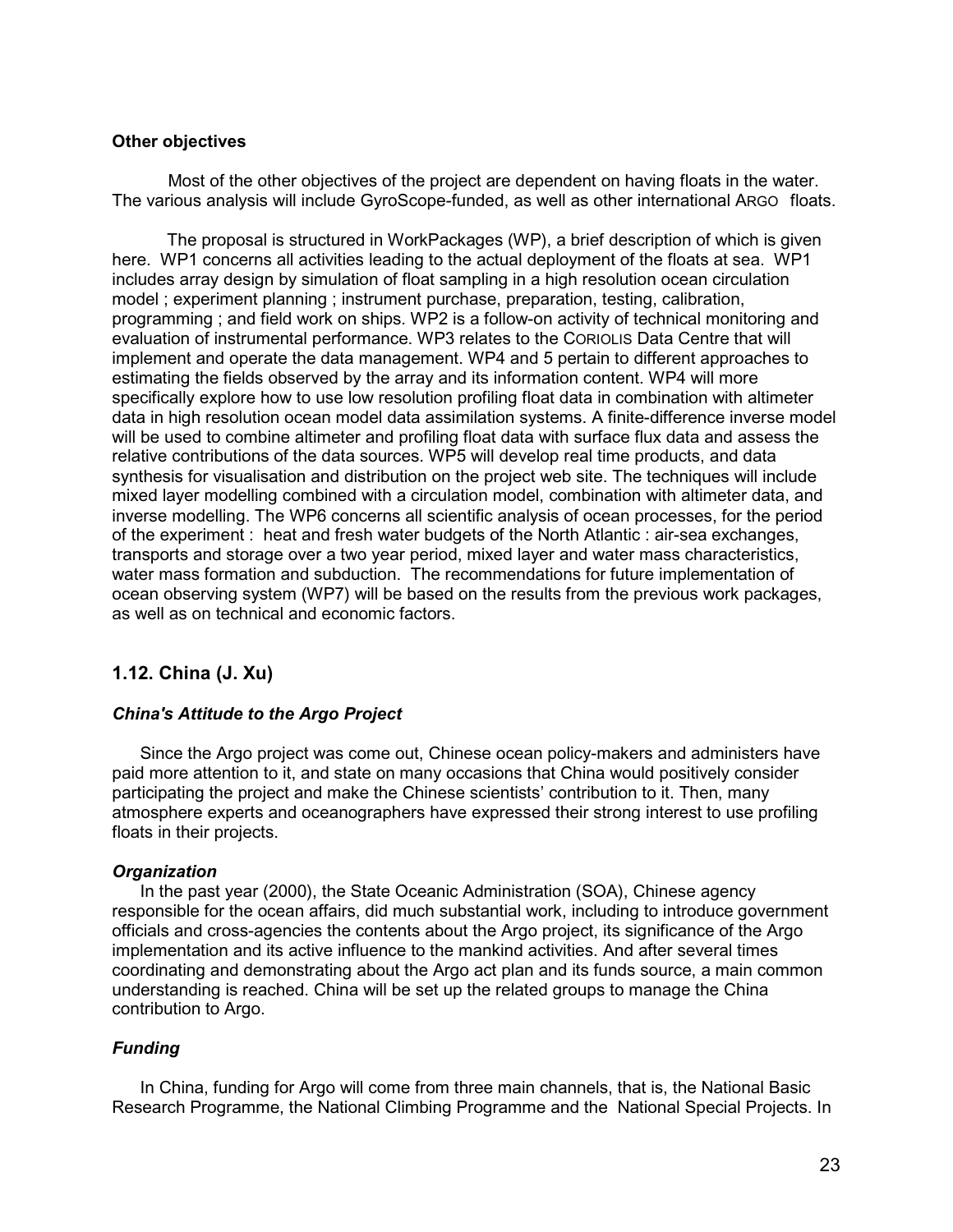<span id="page-23-0"></span>the coming three years, China will be planned to deploy about 80 profiling floats(2000m depth) in the regions of the South China Sea and the Northwest Pacific Ocean, as well as the adjacent oceans, totally investing Chinese RMB Twenty Millions yuan (20,000,000).

#### *Projects*

 At the moment, two projects related with Argo have been planned in China. One is the Research on the Formation and Variation Mechanism and Numerical Prediction Theory of the China Coastal Circulation and Its Influence on Coastal Environment (1999-2004). The other is the Research on the Formation Mechanism and Prediction Theory of heavy Climatic and Synoptic Disasters in China (1998-2003). The latter will study the theory of monitoring, dynamics and prediction of the ENSO, they are planning to deploy 8-10 profiling floats in the areas where the Western Pacific Warm Pool and the Kuroshio origin, started in the summer of 2001. The fund comes from the National Basic Research Priorities Programme supported by the Ministry of Science and Technology.

#### *Development*

 A Chinese marine technical institute is to develop profiling floats under the support of the mature technique. But, the first sets of profiling floats, which will be deployed soon, will be imported from abroad. In the future, China also would plan to import the main parts of the float and assemble them at home, in order to reduce the costs of profiling float and lessen possible breakage and technical hitch caused by long distance transportation.

## **1.13. Canada (H. Freeland)**

The Canadian contribution to Argo is presently supported exclusively by a single Government Department, the Department of Fisheries Oceans, though this may change shortly. Since IAST-2 in Southampton the Canadian involvement in Argo has gained enormous momentum and we are prepared for a significant contribution during the upcoming field season.

a) The Acquisition of Hardware.

Canada has taken delivery of 18 APEX-SBE floats (as of March  $1<sup>st</sup>$  2001) and will have a total of 52 available by the end of the current fiscal year (fiscal year ends on March  $31<sup>st</sup> 2001$ ). These floats are expected to be deployed as a national contribution to Argo during 2001.

b) Deployment Locations.

As stated at previous meetings Canada has enormous interest in seeing the north Atlantic Ocean adequately instrumented. However, we are also aware that a large number of other countries expect to launch floats in the N. Atlantic. At the present time Canada is retaining 6 floats for deployment in areas of the N. Atlantic that might appear to be being missed by the deployments of other nations. Should a large area of interest to Canada be missed, we will address this problem. For this reason Canada is highly supportive of the policy that floats are free to drift anywhere and report data publicly, this is in accordance with the IOC Resolution XX-6. The result is that most Canadian deployments will be in the Gulf of Alaska during our 2001 field seasons. The first deployments that will be formally designated as Canadian Argo deployments should take place in May 2001.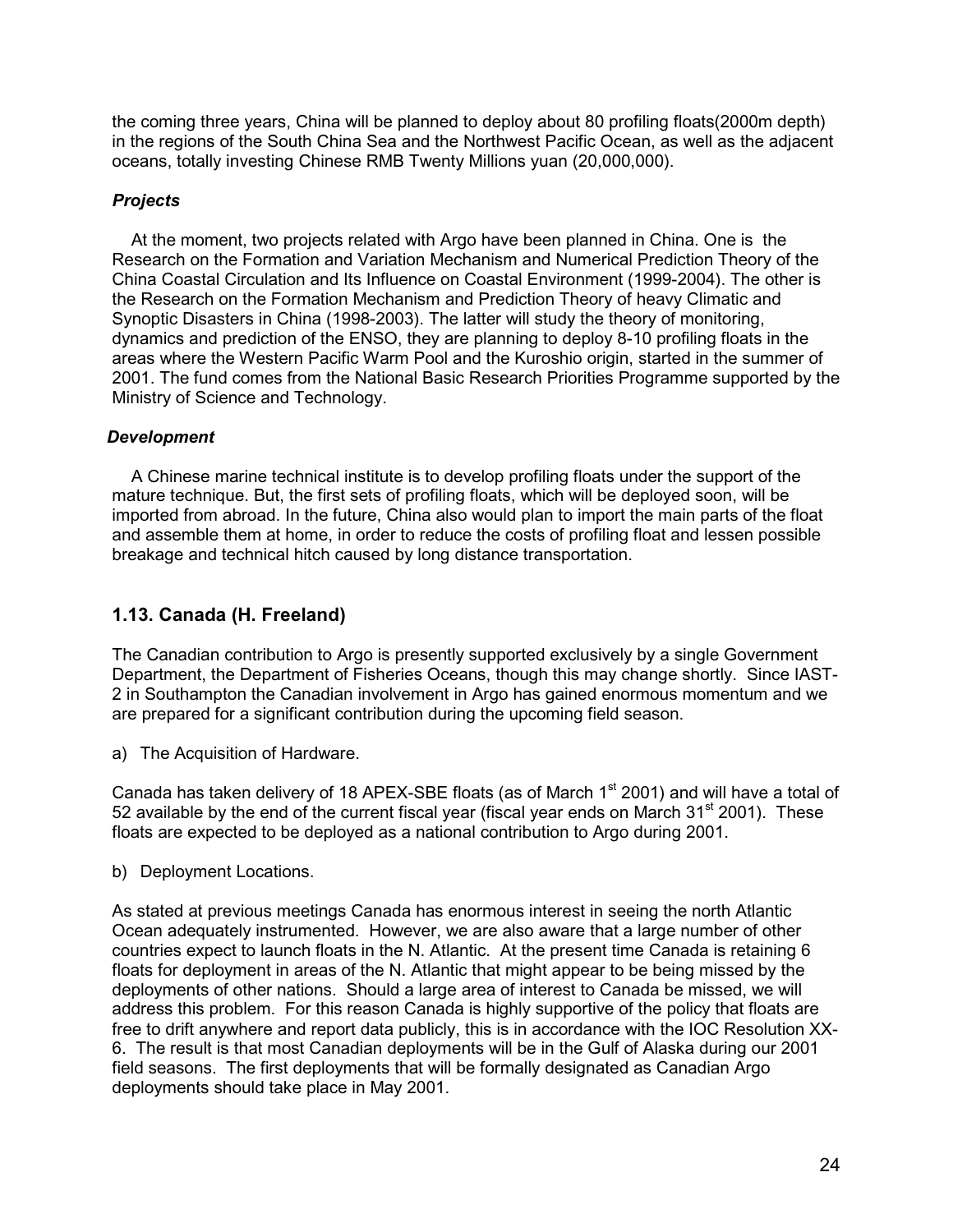#### <span id="page-24-0"></span>c) Data Processing.

Canadian floats will report through Système ARGOS and the resulting data routed to MEDS, the Marine Environmental Data Service in Ottawa, Ontario. The data will be received every 6 hours, processed automatically and subjected to automated data quality control, then transmitted on the GTS and posted for international access on the WWW. As in the US additional elements of a delayed-mode QC system are still under development. The Canadian data handling schemes are being constructed under the guidance of the Argo data management committee and will match and parallel other national schemes.

#### d) The Future.

It is expected that in the future Canada will contribute to the deployment of the global Argo array, indeed it appears likely that Argo will be a vehicle whereby Canada develops a credible southern ocean observing program. However, deployments remote from waters of particular Canadian interest will not occur until 2002 at the earliest.

#### e) Funding Concerns.

At the present time the funds required to track Canadian Argo deployments have been identified but not secured. However, this is under aggressive scrutiny, and there is good reason to believe that this problem will be resolved before the start of the new fiscal year. Specifically, it is anticipated that Argo operations will be funded through a special interdepartmental fund though future capital purchases will probably continue to belong primarily to the Department of Fisheries and Oceans.

#### f) Manufacturing.

Canada notes that the global manufacturing capacity for floats remains inadequate. As one example, another Canadian Government Department was recently unable to purchase floats as production commitments offered no opportunity for new production before March 31<sup>st</sup>. A Canadian company (Metocean) is close to having established a production capability for Argo floats and should be considered as a candidate supplier for any nation.

## **1.14. Australia (S. Wijffels)**

## **Pilot Array Status:**

The deployment of a 10-float pilot array in the South Eastern Indian Ocean between Northwest Australia and Indonesia has been completed. The array was funded by a Special Executive Grant from CSIRO. The floats, all Webb Research Corporation R1-PALACES, are profiling to 2000m and return ~50 points. The first 4 floats deployed were programmed by WRC and failed to measure through the thermocline. Floats subsequently deployed were programmed at CSIRO and, to lengthen their life, energy was added by replacing some of the alkaline batteries with lithiums. So far these floats are working well and returning data from the whole water column. A mixture of research, Australian Navy and commercial ships of opportunity were used to deploy the floats.

All floats are instrumented with Seabird Electronics CTDs. The first 4 deployed suffered from contamination by leaking antifoulant plugs. After roughly 6 profiles this problem appeared to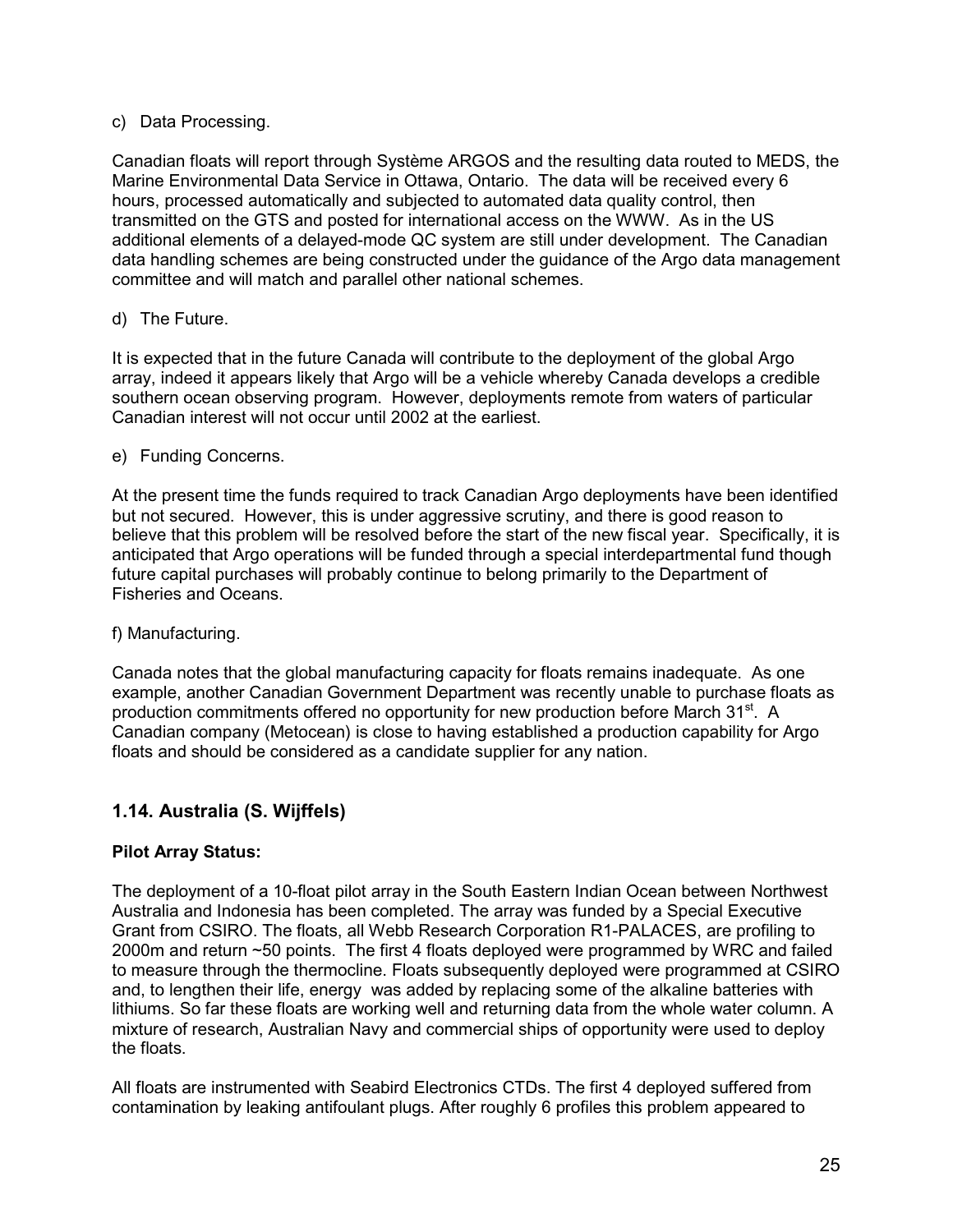<span id="page-25-0"></span>rectify itself. Of the remaining 6 CTD's one has shown radical changes in calibration over the last 5 profiles. The cause of the latter is not known. Nearly all of the CTDs display a longterm salinity drift which we do not think is real, but have yet to confirm.

The pilot float array data are being broadcast on the GTS and are published in near-real time on the WWW at:<http://www.marine.csiro.au/~waring/cooe/>

Both the raw data and plots are available from this site, as well as the ability to explore the data set though an interactive data explorer.

#### **Near future:**

Funds have been obtained from both CSIRO and the Bureau of Meteorology for a modest contribution to Argo in the immediate future– funding the purchase and deployment of roughly 20 floats over the next two years. The location of deployment has not yet been finalized but it is likely some will be needed to reseed the pilot array (Indonesian Throughflow). We are pursuing efforts to collaborate with Indonesian colleagues for our future float work.

#### **Potential for expanded participation in Argo:**

Both CSIRO and the Bureau of Meteorology are actively pursuing further funding for a larger Australian contribution to Argo.

#### **Appendix 2: Notes for the International Commitments Table**

The following details were provided for the International Commitments Table shown in section 2 of this report.

Australia – FY02 starts Jul 1, 02 – 10 floats funded by Commonwealth Scientific and Industrial Research Organization (CSIRO) in FY00 and 10 by Bureau of Meteorology (BoM) in FY01; pending BOM/CSIRO ocean prediction request for 30 floats

Canada – FY starts Apr 1 – funded by Dept. of Fisheries & Oceans with potential funding from Dept. of National Defense, Environment Canada, and others

China – FY starts Jan 1 – funded by Ministry of Science & Technology (National Basic Research Priorities Program, National Climbing Program, and National Special Projects); implemented by State Oceanic Administration in collaboration with other organizations

Denmark – Niels Bohr Institute for Astronomy, Physics and Geophysics is deploying 5 floats in the Greenland Sea and is proposing 30 for next year

European Commission – Gyroscope proposal submitted by France, Germany, Spain, and U.K. has funded 80 floats

France – FY starts Jan 1 – Overall coordination under Coriolis Project; funded and implemented by Institut Francais de Recherche pour l' Exploitation de la Mer, Centre National de la Recherche Scientifique, and Service Hydrographique de la Marine; an additional 8 floats were funded as part of POMME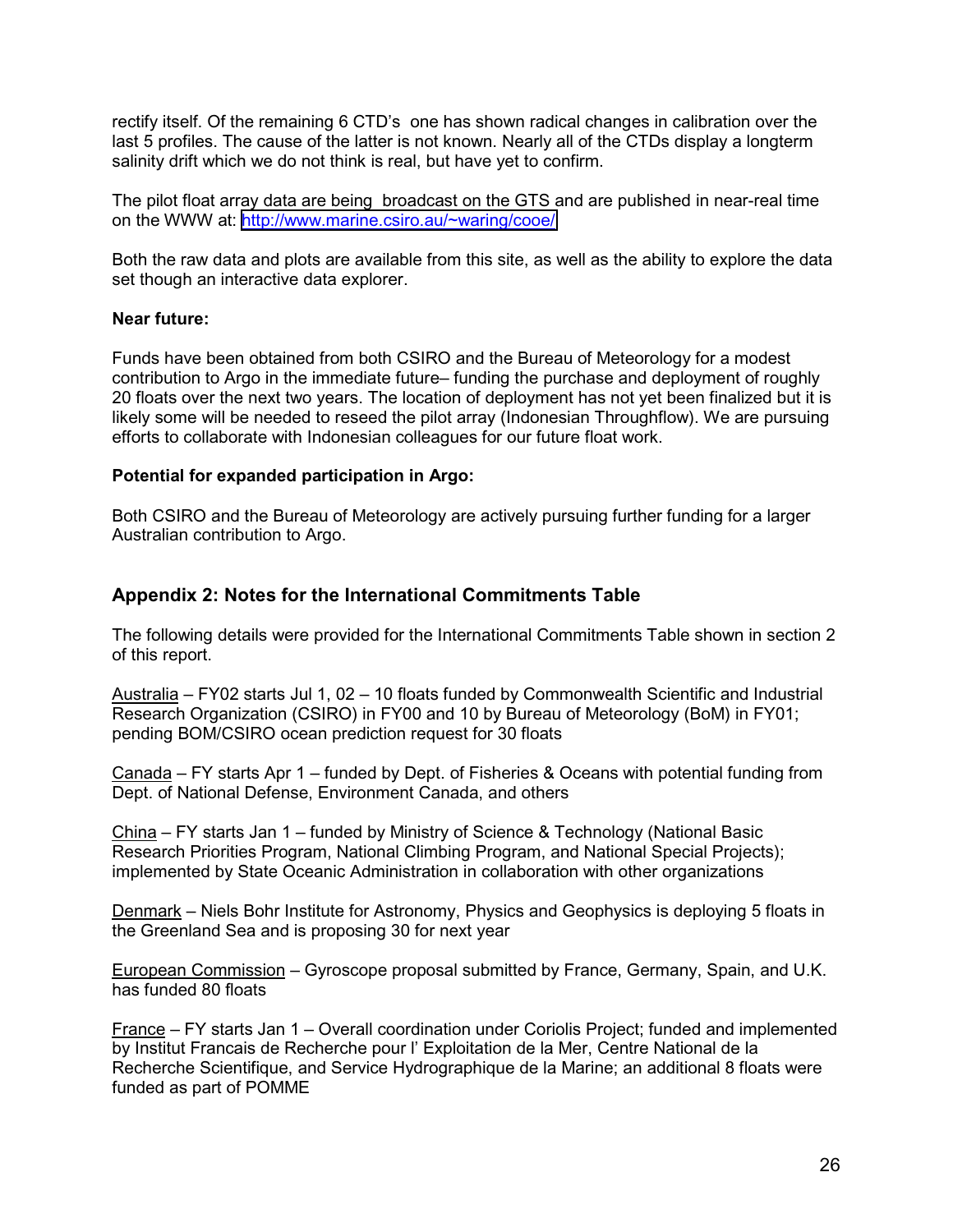Germany – FY starts Jan 1 – Argo proposal for 100 floats submitted by AWI/BSH/IfM-Kiel to Ministry for Research & Technology (BMBF) in support of Ministry of Transport (Weather Service [DWD] & Hydrographic Service [BSH])—decision date TBD; other floats include: BSH has funded 18 and 5 floats in FY00 and FY01 for Mid-Atlantic Ridge, Alfred Wegener Institute has funded 10 floats in FY01 for Southern Ocean, Deutsche Forschungs Gemeinschaft (DFG) has funded Institute fuer Meerskunde (IfM) for 7 floats in FY01 for Lab. Sea, proposal submitted by IfM to DFG for 20 floats in Indian Ocean with decision ~Jul 01, and 15 BMBF-funded IfM floats deployed in Tropical Atlantic will be included when data are reported on GTS

India – FY starts Apr 1 – funded by Dept. of Ocean Development; implemented by National Center for Ocean Information Services (lead), National Institute of Ocean Technology, Center for Ocean and Atmospheric Sciences along with National Institute of Oceanography and 6 other academic/R&D/operational institutions

Japan – FY starts Apr 1 – funded by Ministry of Education, Culture, Sports, Science & Technology and Ministry of Land, Infrastructure & Transport; implemented by JAMSTEC, Frontier Research Program, Japanese Meteorological Agency, and Coast Guard; out-year commitment to ramp up to 100+ floats per year

New Zealand – FY02 starts Jul 1, 02 – funded and implemented by National Institute of Water & Atmospheric Research

Republic of Korea – FY starts Jan 1 – funded by Ministry of Science & Technology/Korean Meteorological Administration and Ministry of Marine Affairs & Fisheries; implemented by Korea Argo Subcommittee of the Korea Oceanographic Committee

Russia – Hydromet/Vladivostok has deployed 4 Webb floats in Japan Sea and is proposing to purchase 2 more; data not yet being made available on the GTS

Spain – proposal submitted to Programa Nacional de Investigacion by Instituto Espanol de Oceanografia, Universidad de Las Palmas de GC, and Instituto de Ciencias del Mar de Barcelona-CSIC with decision ~ Oct 01

U.K. – FY starts Apr 1 – funded by Dept. of Environment, Transport & Regions, Ministry of Defense, and Natural Environment Research Council; managed and implemented by U.K. Meteorological Office in collaboration with Southampton Oceanography Center, British Oceanographic Data Center and U.K. Hydrographic Office; out-year commitment to ramp up to 50 Argo floats per year, to be supplemented by up to 40 additional research floats over 3 years depending on successful bids for funding

U.S.A. – FY02 starts Oct 1, 01 – funded by NOAA and Office of Naval Research via National Oceanographic Partnership Program; other contributions are from Naval Oceanographic Office (Navoceano, 16 in FY00, 20 in FY01) and NOAA via Consortium for Ocean Research & Climate (35 in FY00, 20 in FY01); an additional 60 Navoceano floats are dependent on availability of funding; does not include 10 floats funded by NOAA/OAR/Arctic Program Office for deployment in the Bering Sea; 275 floats per year requires funding at a level of \$7.2M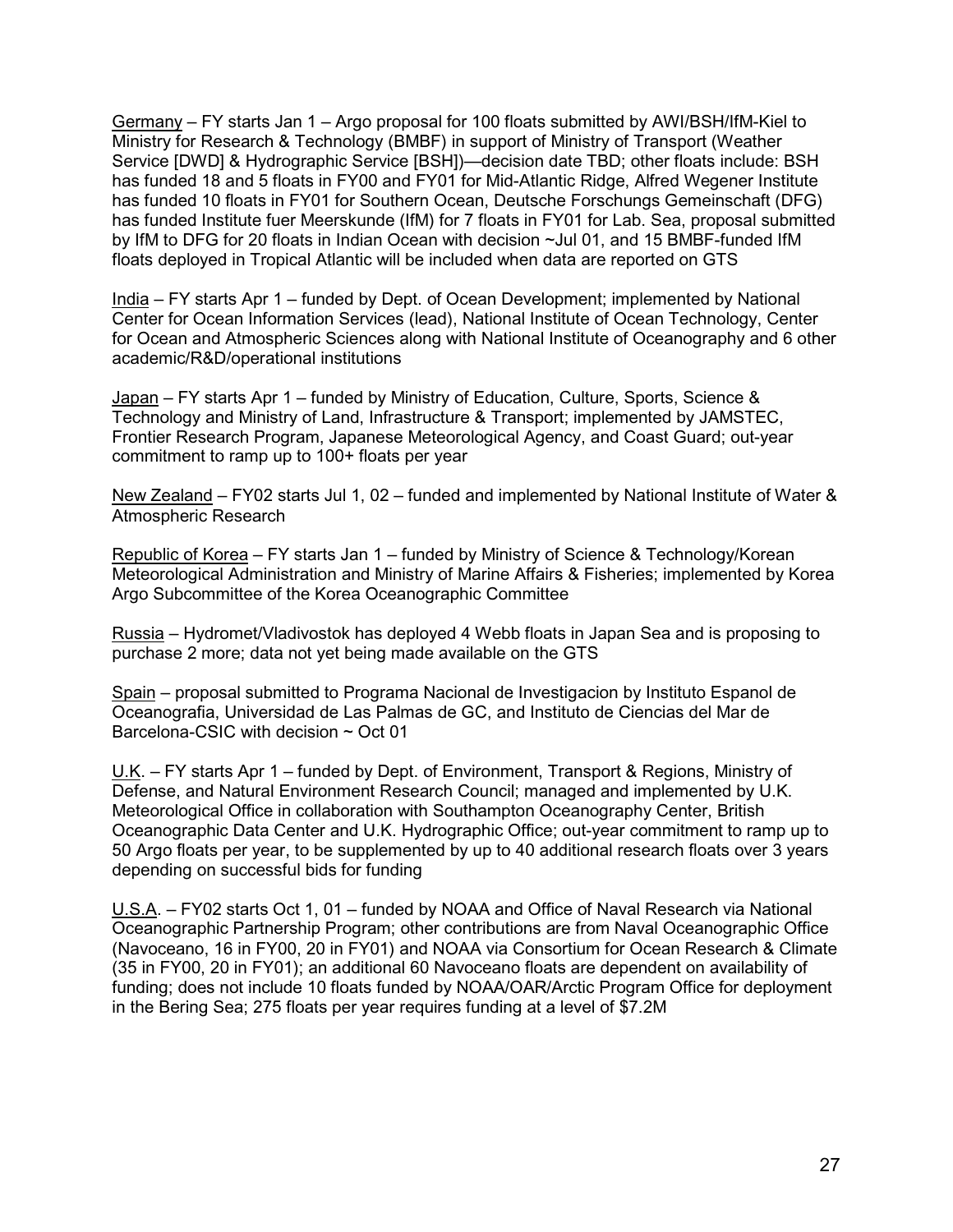## <span id="page-27-0"></span>**Appendix 3: Argo Atlantic deployments**

Summary of the discussions held at the International Argo Science Team Meeting in Sidney, BC, Canada, March 21st, 2001.

Present : Desaubies, King, Molinari, Owens, Parrilla, Send, Turton.

There is considerable interest in the Atlantic, particularly in the northern regions ; as one progresses southwards, it will be more difficult to achieve the needed coverage. The aim of the discussions was to coordinate the deployments to avoid redundancy and to fill in gaps. To a large extent that was achieved. What is given here draws attention to possible lack of balance. I suggest that we consider this an iterative process, and that we re-evaluate the strategy in 2002, in the light of the floats active at that time. (There is an apparent over - commitment in the Subpolar gyre: it depends on whether one counts the German floats at 50 or 48°N).

#### **Subpolar Gyre (North of 48°N) : Target 71**

#### **1. Norwegian - Greenland Sea :**

Greenland sea : D.Quadfasel has just released 5 floats in the Greenland Sea. Norwegian sea : UK is interested in deploying 5 floats; Turton will check with Norwegian plans, if any.

#### **2. 50 to 65 °N : Target 63**

Several German research cruises were identified, which afford opportunities for float deployments in the subpolar gyre during the summer 2001.

| Meteor M50/2 | 02.06.2001 | St. Johns -St. Johns   Labrador Sea   F. Schott |              |           |
|--------------|------------|-------------------------------------------------|--------------|-----------|
|              | 18.06.2001 |                                                 |              |           |
| Meteor M50/3 | 21.06.2001 | St. Johns $-$                                   | S/E Grönland | Meinke    |
|              | 15.07.2001 | Reykjavik                                       |              |           |
| Meteor M50/4 | 17.07.2001 | Reykjavik-Hamburg                               | East Basin   | W. Zenk   |
|              | 12.08.2001 |                                                 |              |           |
| Poseidon 275 | 02.06.2001 | Lisbon – Reykjavik                              | Intergyre to | T. Müller |
|              | 19.06.2001 |                                                 | Subpolar     |           |

The proposed deployments are summarized in the upper figure below.

US Floats : 6 to be deployed in Labrador Sea during M50/2 – 3. To be coordinated with Schott and Meinke.

German floats : those are not ARGO floats *stricto sensu* , but are research float with data to be made available. This is welcome contribution. Seven in Labrador current will drift down-stream; a number of floats released by Koltermann (BSH) along 50°N are active, more to be deployed in 2001 (it is suggested that those be somewhat spread to increase spatial coverage).

UK floats : 5 active in eastern Irminger ; 5 more to be deployed from M50/3, inside the basin if possible. Additional floats in Icelandic Basin (1), and Rockall trough (2).

EU- GyroScope floats : 10, if possible 15 (depending delivery by WRC) in broad area, as indicated, from Poseidon 275, and M50/4 ; by IFM team (Send and Zenk). An additional 20 in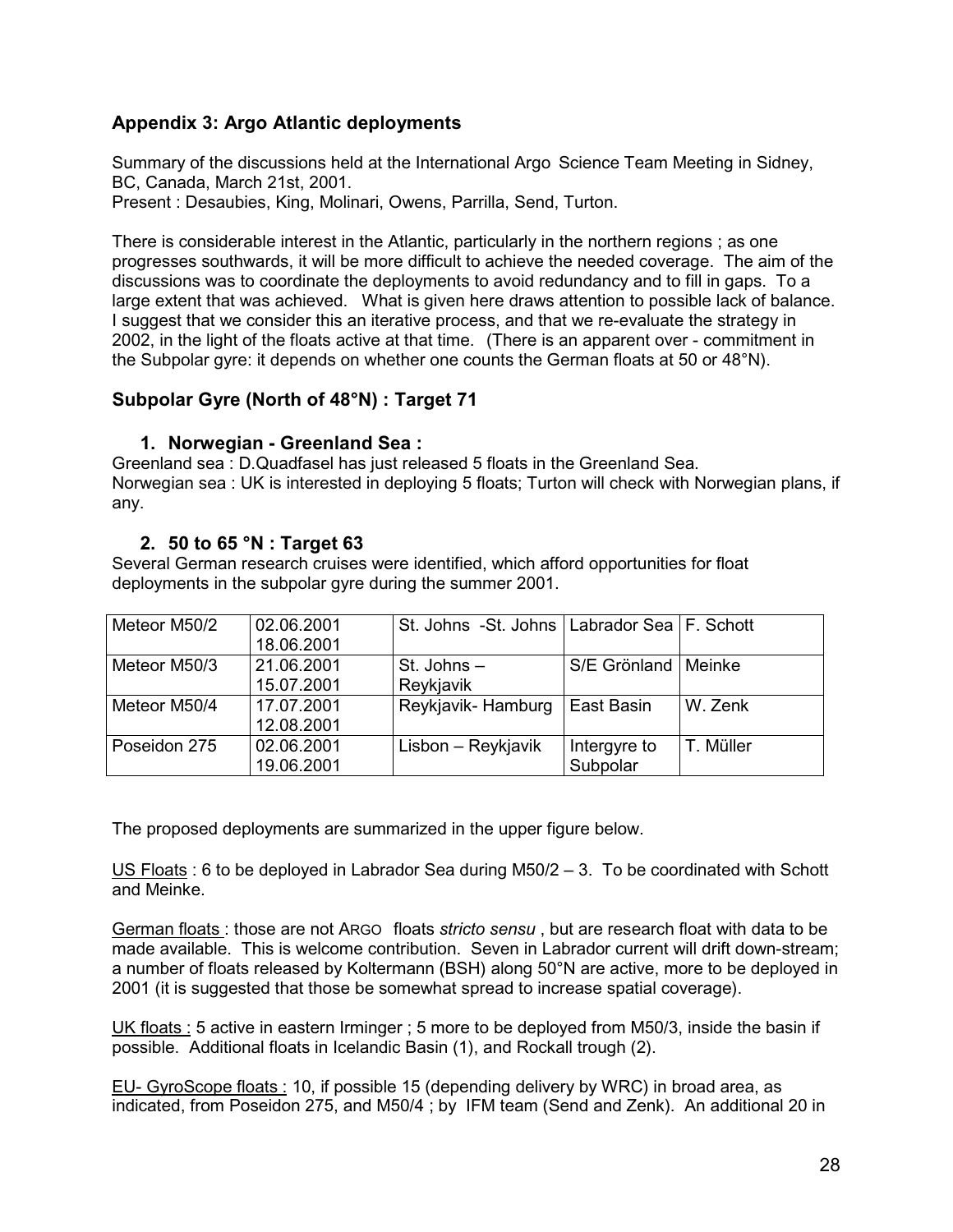summer 2002, as needed to fill in gaps and complete coverage, French Ovide cruise, and German research vessels.

*Total floats identified : 76*

## **Subtropical Gyre : 20°N to 48° N : Target 155**

1. Western : Target 87

The contributions will be mostly from the US (20 floats in 2001, and 20 in 2002), with additional participation from Canada (6 in 2001 and 8 in 2002); France is encouraged to go west of the ridge, with about 10 floats (possibly more) in 2002. Opportunities are on SOOP (AX3, 7, and 8). Contacts with Carke in Canada to coordinate operations in Gulf Stream region (60 to 50°W). **Total floats identified : 64**

2. Eastern: Target 68

The eastern basin of the North Atlantic will be covered by France (5 in 2001, and 30 in 2002), and the EU GyroScope project (40 in 2002). Cruises : Poseidon 275 in 2001, in 2002 one cruise by IEO in April, and by SHOM in March. **Total identified : 75**

## **Tropical – Equatorial : 20° S to 20°N : Target 192**

France and the US will contribute, with useful German research floats (10) in the western equatorial region. French interest mostly in eastern basin (50 floats at the end of 2002 and beginning of 2003). Suggested cruises are German activities along 17°N, and Meteor 53/2 in May 2002 (Mindelo – Recife, Schott) and M53/3 in June (Recife – Guadelupe, Rhein); PIRATA cruises, and AX8, and AX99(Polarstern to Punta Arenas in Nov. 2001). **Total floats identified : 139**

## **Southern Subtropical : 40°S to 20°S : Target 133**

Deployments in the Atlantic south of 20°S will start in 2002 (10 UK and 20 US floats), with France and the UK anticipating 50 and 10 more, respectively, in 2003. US plans for 2003 were not considered. Thus, **90 floats have been identified** in that later time frame, with possibly more to be decided later. Cruise schedules and opportunities were not discussed.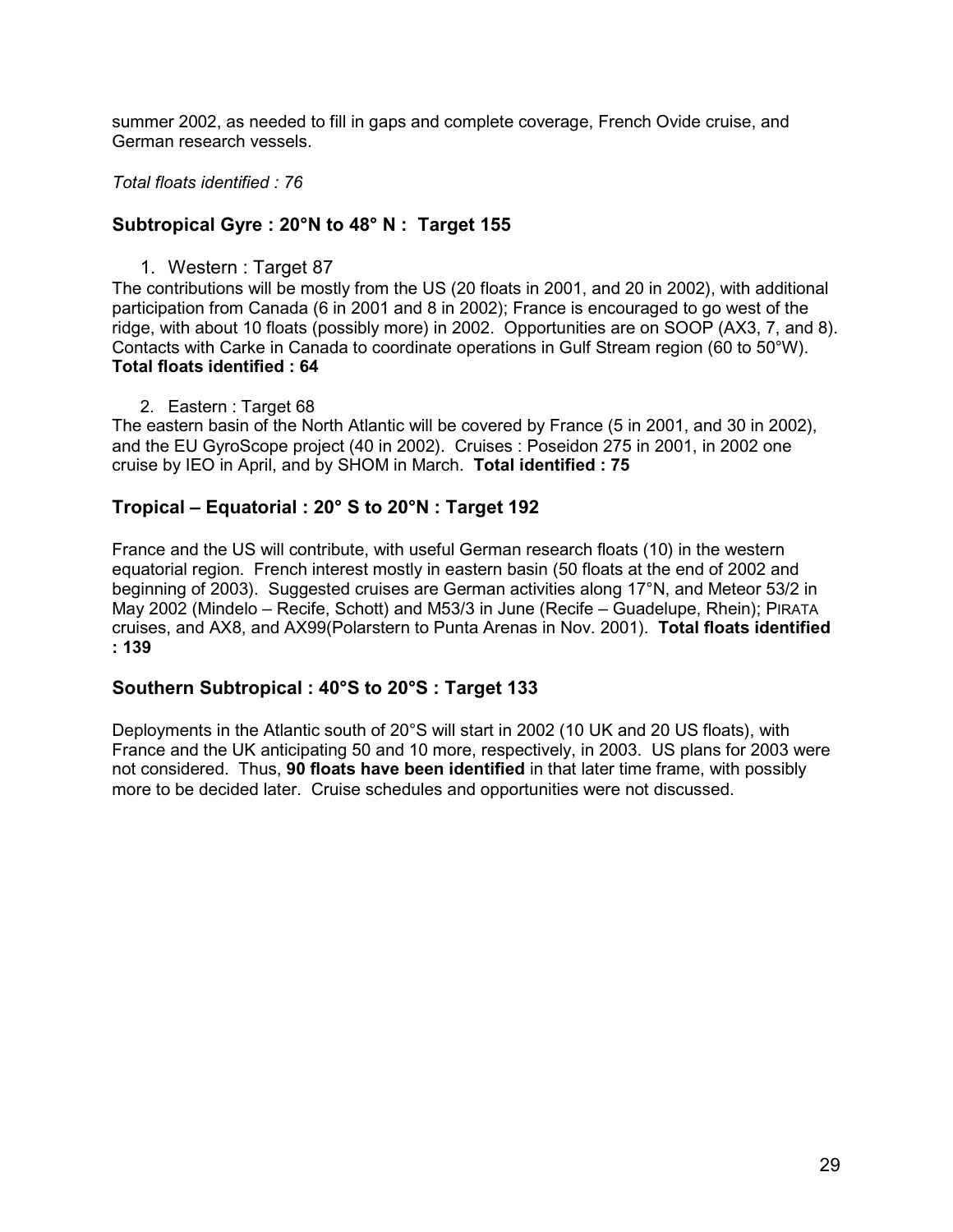

Legend: ARGO planning for the Subpolar Gyre of the North Atlantic, as of March 2001. All deployments planned for 2001, except the 20 EU around Reykjanes Ridge. US in Labrador Sea (6 ft.) on Meteor 50/2 and 50/3 UK: 5 ft. a

Underlined numbers in the figure below indicate deployments in 2002.



*ARGO déploym ents in Northern and Tropical Atlantic Ocean, 2001 - 2002*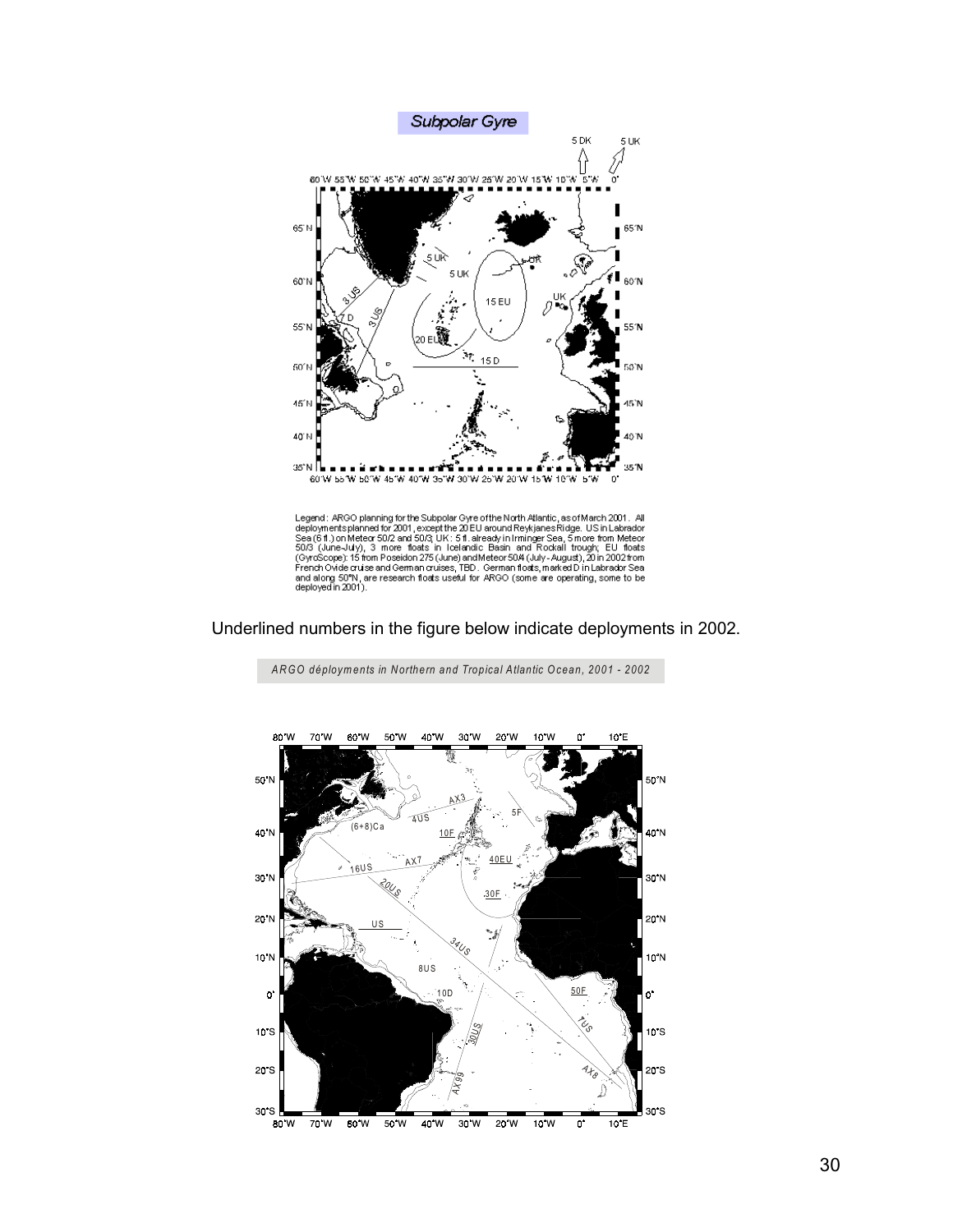## <span id="page-30-0"></span>**Appendix 4: Argo Information Centre**

#### **Background**

At its 20th Executive Council, Paris, June 1999, IOC accepted Argo as an important contribution to the operational ocean observing system of GOOS and GCOS, as well as a major contribution to CLIVAR and other scientific research programmes. The Executive Council adopted resolution XX-6 which requires that "the concerned coastal states must be informed in advance, through appropriate channels, of all deployments of profiling floats which might drift into waters under their jurisdiction, indicating the exact location of such deployments."

A Joint IOC-WMO Circular Letter, JCOMM No. 00-2, was issues in February 2000 to request WMO and IOC Member states to designate National Focal Points for Argo to eventually regularly receive information regarding float deployments by other countries, including float identification number, deployment date, and position. To that end, IOC took steps to establish an international Argo Information Centre staffed by a Co-ordinator. The Centre would basically inform the National Focal Points about planned float deployments, how to track float positions, and how to access float data, in compliance with the IOC Resolution. It was also proposed that the Coordinator would also undertake other tasks for Argo (see annex B). Because of the time needed to establish such a Centre, and to recruit the required staff, an interim mechanism was proposed for informing Member States about float deployments. An Argo Internet forum was set up and used to achieve that goal ([http://argo-forum.jcommops.org/,](http://argo-forum.jcommops.org/) see annex E): whenever a Member State deploys floats, float operator who deployed the instruments shall go on the forum and place relevant information on it. Information therefore becomes public and automatic notification is sent to interested national focal points, whose E-mail addresses have been added in the forum. National Focal Points who have no E-mail address are notified via facsimile.

#### **Establishment of the Argo Information Centre (AIC) and Argo technical coordinator's position**

In February 2000, IOC also took steps to find the resources needed to establish the AIC and the Argo Technical Coordinator's position. It was proposed to establish the Centre in Toulouse, France, at CLS and place the Coordinator directly under the supervision of the Technical Coordinator of the DBCP and SOOP who is also located in Toulouse (see annex A). More generally, the Coordinator would receive guidance from the Argo Science Team. AIC and Argo Coordinator would provide the formal mechanism for informing designated contact points in Member States about float deployments, how to track float positions, and how to access float data, in compliance with the IOC Resolution XX-6. The Coordinator would act as a clearing house for information on all aspects of float use, and would promote an improved international dialogue between oceanographers and meteorologists, and between research and operational communities. It was also proposed that the AIC would eventually focus on the following issues:

- advertising the Argo programme, use of float data, and direct participation of Member States in the programme;
- development of co-operative arrangements for float deployment;
- implementation of a global system, including standardisation and Quality Control, for the distribution in real time of float data for assimilation by oceanographic and coupled oceanographic/meteorological models;
- promoting the flow of float data to the designated archives; and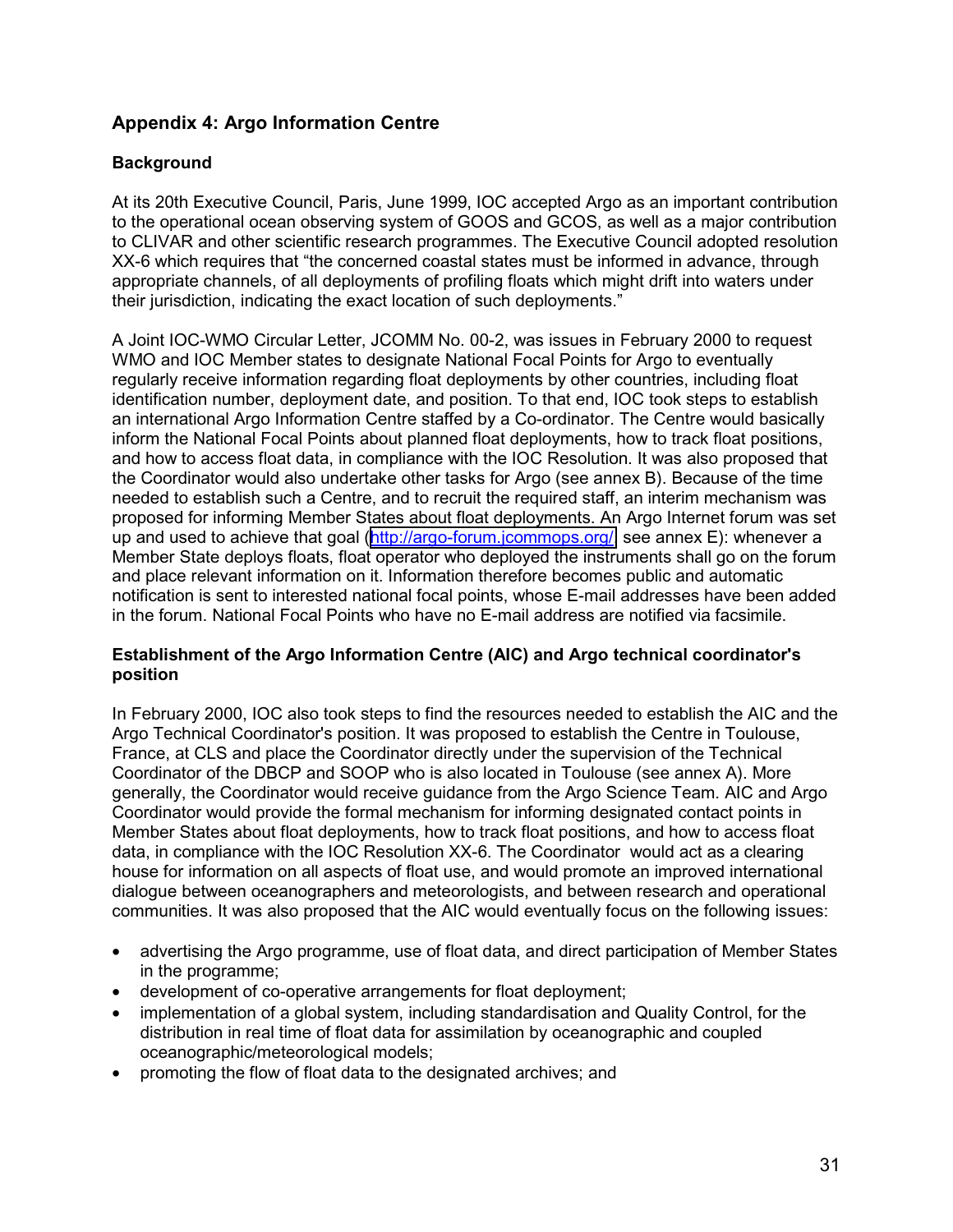• assisting in solving technical issues between float operators, manufacturers, data telecommunication providers, data assimilation centres, quality control and archiving agencies, etc.

This proposal was presented at the 2<sup>nd</sup> Argo Science Team meeting, Southampton, March 2000, and at the Pacific Ocean and Indian Ocean Argo implementation meetings in Tokyo and Paris respectively. The Argo Science Team welcomed the proposal and four member states finally agreed to provide required funds on a voluntary basis. Before all the funds could be collected, an interim AIC was established in early 2000, a web site opened [\(http://argo.jcommops.org/,](http://argo.jcommops.org/) see annex F), and an interim float deployment mechanism proposed using resources provided by the DBCP and SOOP. An Argo electronic mailing list was also established by the interim AIC [\(argo@jcommops.org,](mailto:argo@jcommops.org) presently including more than 150 names). A recruitment notice advertised through usual WMO and IOC channels was published in October 2000. The selection committee eventually selected Mr. Mathieu Belbéoch among the candidates and the position could be formally established on 19 February 2001.

Matthieu Belbeoc, 28, married, has a University degree in mathematics & computer science (French DESS), he accumulated one year of practical experience with oceanography and modelling at French LODYC, EPSHOM, and ACRI ( e.g. wave model, equatorial Pacific circulation). He is now interested in pursuing a career in Oceanography. The committee believes he has the full potential of becoming a good Argo coordinator and has a practical experience in web development which will be particularly useful for the first year. He speaks English, French , and Spanish.

#### **Present and planned future work of the AIC.**

AIC is participating in the activities of the JCOMM in situ Observing Platform Support centre (JCOMMOPS) which will among other things provides integrated information on logistical opportunities available for marine platform deployments (e.g. deployment of floats and drifting buoys, servicing of moored buoys, ships of opportunity, air deployments, etc.).

The Argo Coordinator who operates the AIC and who is acting as a focal point between float operators, data users, etc. will be supporting the international Argo program in a number of ways. These include (i) implementation of IOC resolution XX-6 for notification of deployment of floats which might drift into Member States EEZ, (ii) assistance to reach agreement for deployments within EEZ of Member States, (iii) recovery and refurbishment of floats after their operational life-time, (iv) programme promotion and provision of information on program activities, (v) and assistance with regard to programme implementation. Such assistance with regard to programme implementation is achieved through:

- General international coordination (e.g. web site development and maintenance, coordinator acting as a focal point between float operators and data users, assistance in solving specific technical issues, providing information on how to obtain Argo data)
- Assistance with global and regional implementation of the programme (e.g. coordinating deployment opportunities, providing technical support, including with regard to data telecommunication systems and GTS distribution of the data, attending meetings)
- Participation in the Argo data management team (e.g. GTS aspects such as WMO codes e.g. BUFR, GTS bulletin headers, WMO Identification numbers)
- Integration through JCOMM with other in situ marine observing systems such as those coordinated by the Data Buoy Co-operation Panel (DBCP, instruments such as surface drifting buoys and moored buoys in the high seas, e.g. TAO) and the Ship Of Opportunity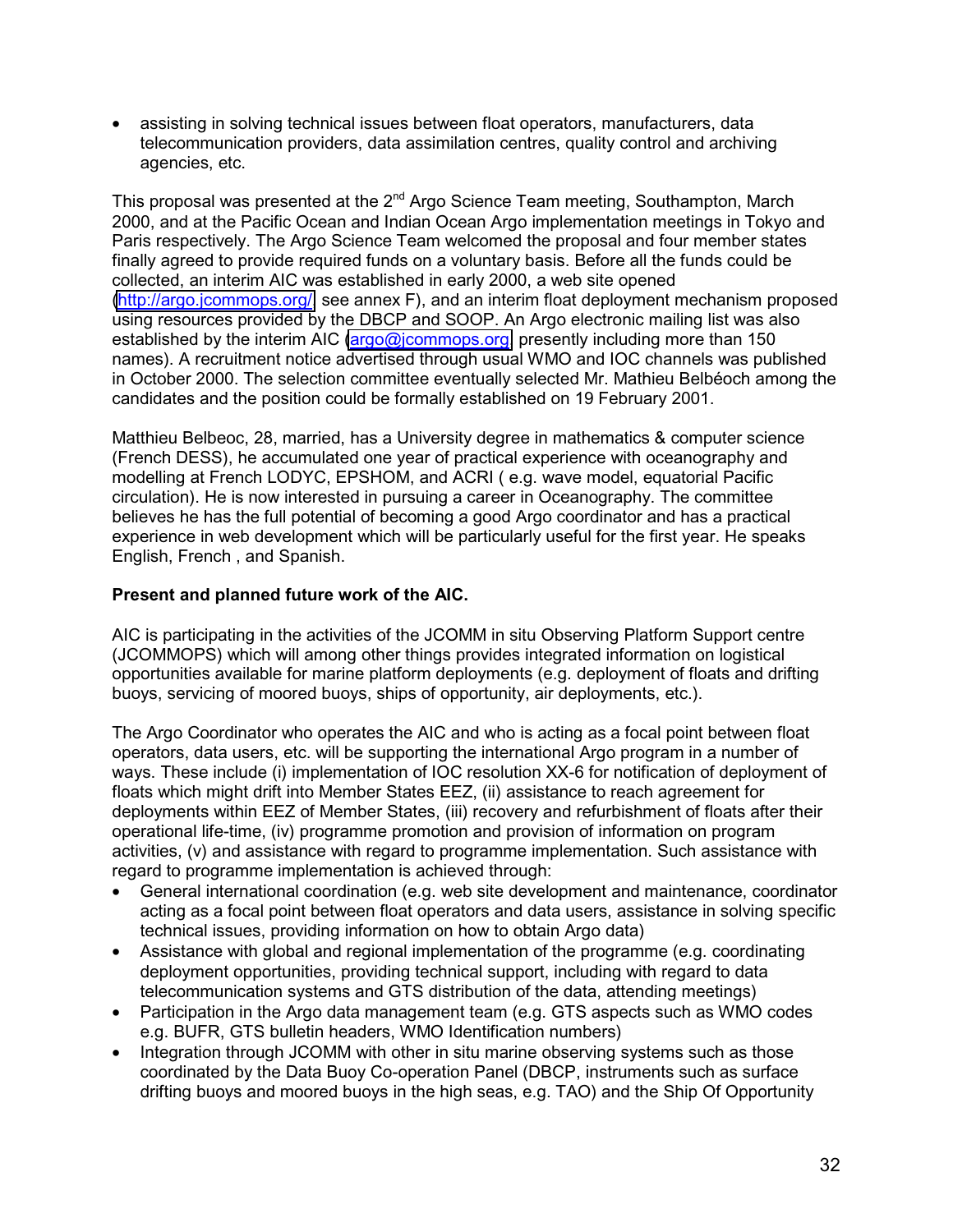Programme (SOOP, instruments such as XBTs, XCTDs, TSG). This includes working towards facilitating float quality information feedback from users (operating QC procedures) to float deployers, coordinating float deployment opportunities, providing information on requirements (GOOS, GCOS, WWW, CLIVAR, OOPC, GODAE), and providing information on the status of relevant ocean observing systems.

As far as implementation of IOC resolution XX-6, the Argo Coordinator is presently working in defining a new formal mechanism which will include:

- Systematic and formal notification of float deployments to the designated Argo National focal Points. The new mechanism will replace the existing one and should be more simple to use for float operators.
- Development of a web-based information system which will (i) provide information on current float positions relative to EEZs (dynamic maps), (ii) provide technical information on floats (e.g. deployment date and location, last position, parking depth, list of operating sensors) and who operates them (list), and (iii) although Argo data will not be archived at the Argo Information Centre, AIC will provide practical information on how to obtain Argo data through the Argo data centres.

The Argo Science Team is invited to provide additional guidance to the Argo Coordinator for operating the Argo Information Centre.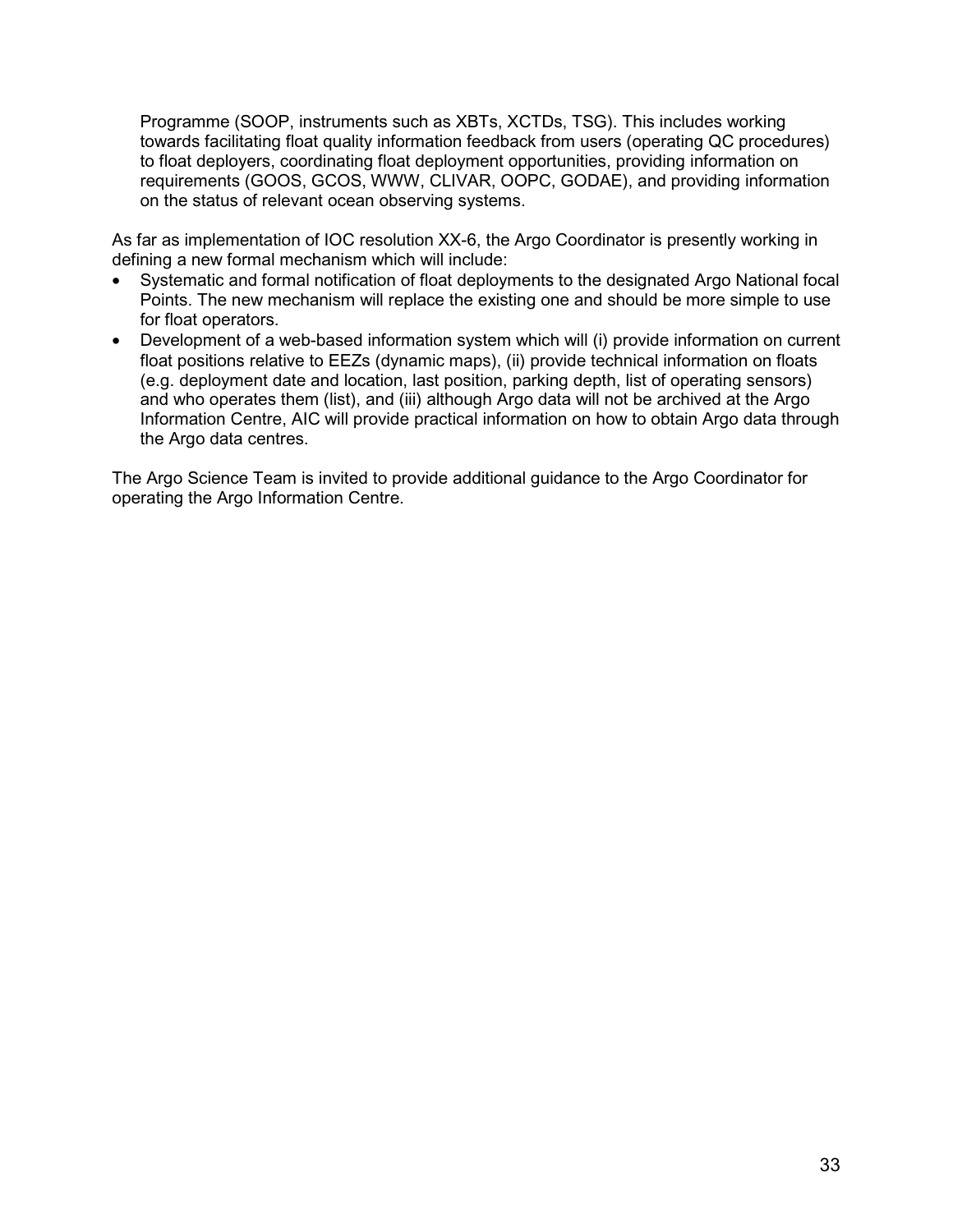#### <span id="page-33-0"></span>**Appendix 5: List of Attendees Attendance at IAST-3**

#### **Australia:**

Dr. Annie Wong Annie P.S. Wong, University of Tasmania, Current affiliation: Joint Institute for the Study of the Atmosphere & Ocean, University of Washington, USA. Current address: NOAA/PMEL/OCRD, 7600 Sand Point Way, Bldg.3, Seattle, WA 98115-6349, USA. Email awong@pmel.noaa.gov

#### **Canada:**

Howard Freeland Institute of Ocean Sciences P. O. Box 6000 Sidney, B.C., V8L 4B2, Canada Tel: +250-363-6590 Fax: +250-363-6746 Email: FreelandHj@pac.dfo-mpo.gc.ca

Savithri Narayanan Director, Marine Environmental Data Service Department of Fisheries and Oceans W12082 - 200 Kent Street Ottawa, Ontario, K1A 0E6, Canada Tel: +(613)-990-0265 Fax: +(613)-993-4685 Email: NarayananS@dfo-mpo.gc.ca

Ms. Anh Tran Marine Environmental Data Service Department of Fisheries and Oceans W12082 - 200 Kent Street Ottawa, Ontario, K1A 0E6, Canada Tel: +(613)-990-0301 Fax: +(613)-993-4685 Email: tran@meds-sdmm.dfo-mpo.gc.ca

#### **CHINA:**

Prof. Yu Lizhong Institute of Ocean Technology 60,Xianyang Road, Nankai District Tianjin, 300111, P.R.China Fax:(86)-022-7367824 Email: yulz211@163.com

Prof. Jianping Xu The Key Lab of Ocean Dynamic Processes and Satellite Oceanography Department of Physical Oceanography Second Institute of Oceanography, SOA P.O.BOX 1207 ,Hangzhou 310012, P.R.China Tel:86-0571-8803499 Fax:86-0571-8803499 Email: sioxu@zgb.com.cn

Mr Bokang Zhu The Key Lab of Ocean Dynamic Processes and Satellite Oceanography Department of Physical Oceanography Second Institute of Oceanography, SOA P.O.BOX 1207 ,Hangzhou 310012, P.R.China Tel:86-0571-8803499 Fax:86-0571-8803499 Email: siozhu@hotmail.com

#### **FRANCE:**

Yves Desaubies IFREMER Centre de Brest Boîte Postale 337 29273 Brest Cedex, France Tel: +33 (298) 22-4275 Fax: +33 (298) 22-4496 Email: yves.desaubies@ifremer.fr

#### **GERMANY:**

Uwe Send Institut fuer Meereskunde FB 1: Ozeanzirkulation und Klimat Duesternbrooker Weg 20 24105 Kiel, Germany Tel: +49-431-5973890 Fax: +49-431-5973891 Email: usend@ifm.uni-kiel.de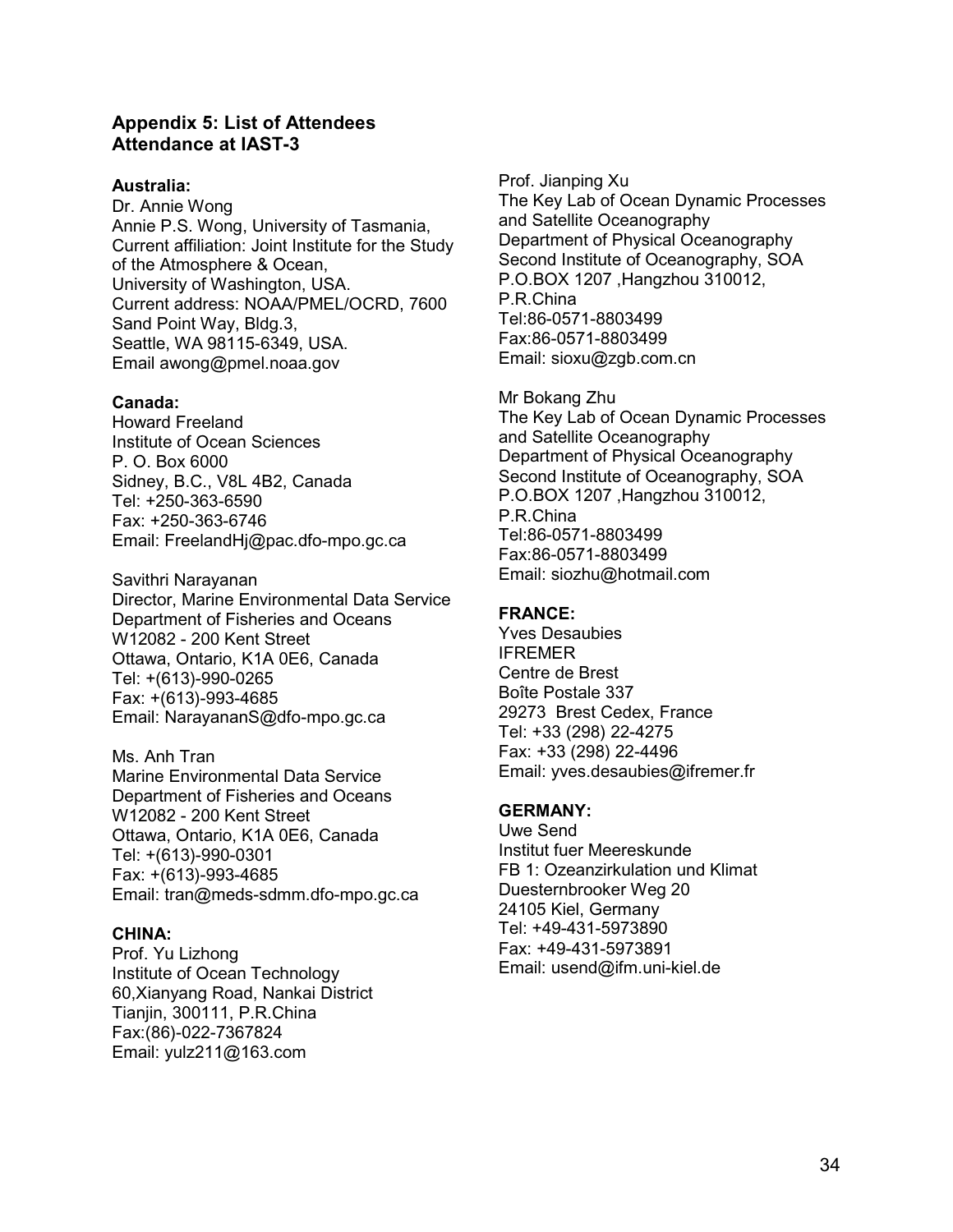#### **INDIA:**

Dr. K Radhakrishnan Director, Indian National Centre for Ocean Information Service Dept. of Ocean Development, Govt. of India NRSA Campus Balanagar, Hyderabad 500 037, India Tel: +91-40-3772489 Fax: +91-40-3773503 Email: radha\_kr@incois.nrsa.gov.in

#### **JAPAN:**

Nobuyuki Shikama Meteorological Research Institute Japan Meteorological Agency Ministry of Transport Tsukuba City, Japan Tel: + (81) -298-538657 Fax: + (81) -298-551439 Email: nshikama@mri-jma.go.jp

Takanori Iwao Meteorological Research Institute Japan Meteorological Agency Ministry of Transport Tsukuba City, Japan Tel: +9-011- (81) -298-538657 Fax: +9-011- (81) -298-551439 tiwao@mri-jma.go.jp

Kensuke Takeuchi Director of Climate Variations: Observational Research Program Frontier Observational Research System for Global Change 2-15 Natsushima-cho Yokosuka, 237-0061, Japan Tel: +81-468-67-3763 Fax: +81-468-66-1085 Email: takeuchik@jamstec.or.jp

Keizuke Mizuno, senior scientist Japan Marine Science and Technology **Center** 2-15,Natsushima,Yokosuka, 237- 0061,JAPAN Tel: +81-468-67-3872 Fax: +81-468-65-3202 Email: kmizuno@jamstec.go.jp

Hiroyasu Furukawa, Senior Staff Ministry of Education, Culture, Sports, Science and Technology 2-2-1, Kasumigaseki, Chiyoda-ku, Tokyo, 100-8966, JAPAN Tel:+81-3-3580-6561 Fax: +81-3-3581-7442 Email: hfuruka@mext.go.jp

Takashi Yoshida Japan Meteorological Agency 1-3-4 Otemachi, Chiyoda-ku Tokyo, 100-8122, Japan Tel: +81-3-3212-8141 Ext. 5128 Fax: +81-3-3211-3047 Email : tyoshida@met.kishou.go.jp

#### **KOREA:**

Dr. Jang Won Seo Senior Researcher Marine Meteorology & Earthquake Research Lab Meteorological Research Institute Korea Meteorological Administration 460-18 Shindaebang-dong, Dongjak-gu Seoul 156-720, KOREA Tel: 011-82-2-847-2495 Fax: 011-82-2-847-2469 Email: jwseo@metri.re.kr

Kuh Kim School of Earth and Environmental Sciences Seoul National University SEOUL, 151-742, KOREA Tel: + 82-2-880-5743 Fax: + 82-2-887-0210 Email: kuhkim@ocean.snu.ac.kr

#### **NEW ZEALAND:**

Philip Sutton National Institute of Water and Atmospheric Research (NIWA) PO Box 14 901, Kilbirnie, Wellington 310 Evans Bay Parade, Greta Point Wellington, New Zealand Tel: +64-4-386-0300 Fax: +64-4-386-2153 Email: p.sutton@niwa.cri.nz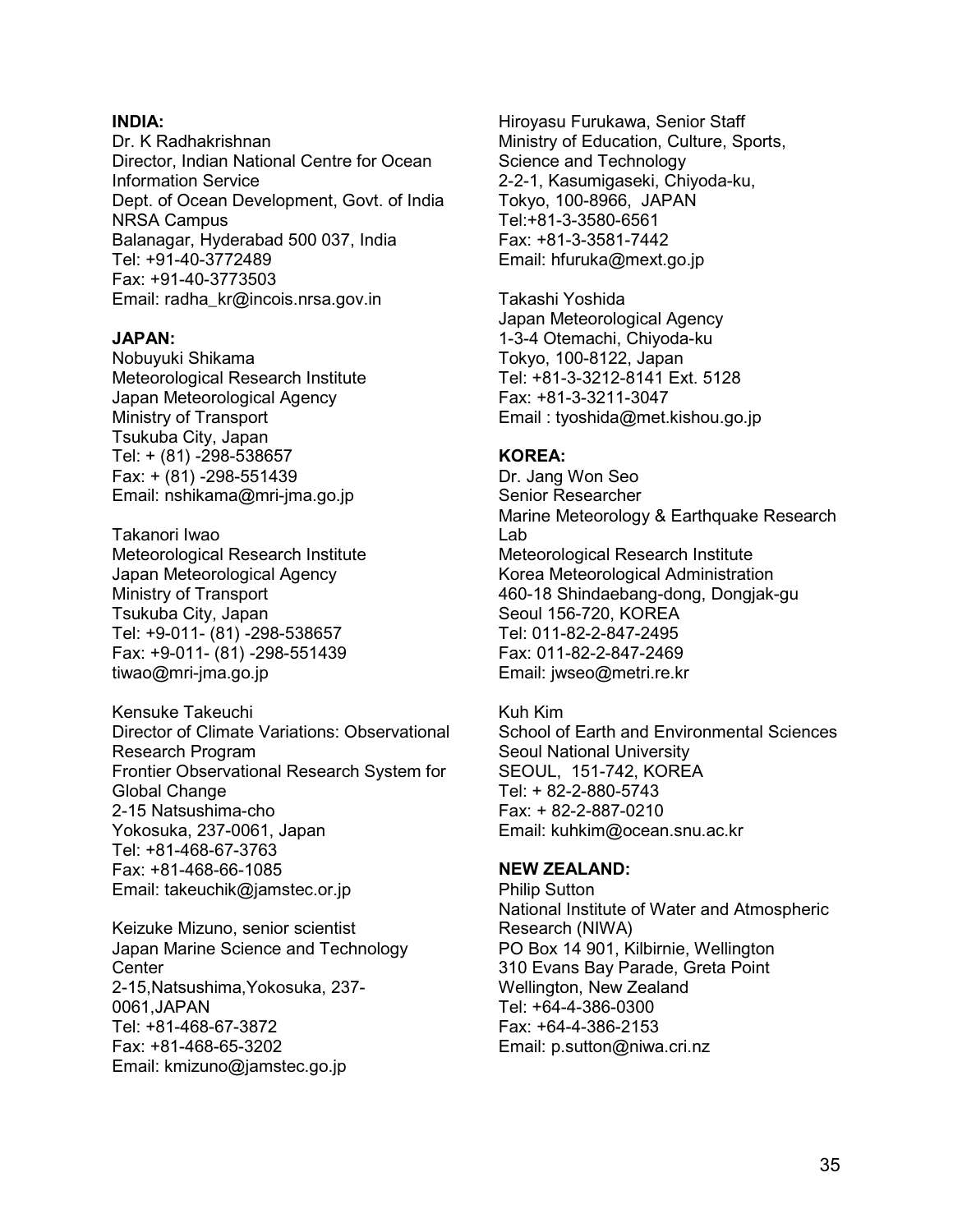#### **RUSSIA:**

Dr. Yury N. Volkov Far-Eastern Regional Hydrometeorological Research Institute; 24 Fontannaya Street, Vladivostok, Russia. 690600 Telephone: (7-4232) 260-954 Fax: (7-4232) 22-77-54 E-mail: hydromet@online.ru

Dr. Mikhail Danchenkov Far-Eastern Regional Hydrometeorological Research Institute; 24 Fontannaya Street, Vladivostok, Russia. 690600 Telephone: (7-4232) 260-954 Fax: (7-4232) 22-77-54 E-mail: danchenk@fastmail.vladivostok.ru

Dr. Vladimir I. Yakukhin Russian Federal Service for Hydrometeorology and Environmental Monitoring 12 Novovavagag Novsky Street Moscow 123242, Russia Email: aamu@mecom.ru

#### **SPAIN:**

Gregorio Parrilla Instituto Español de Oceanografia Corazon de Maria 8 28002 Madrid, Spain Tel: (direct) +34 913473608 Tel: (Attendant) +34 913473600 Fax: +34 91 4135597 Email: gregorio.parrilla@md.ieo.es

#### **UNITED KINGDOM:**

Jon Turton UK Argo Project Manager Ocean Applications The Met Office (Room 244) London Road, Bracknell, Berkshire, RG12 2SZ, UK Tel: +44 (0)1344 856478 Fax: +44 (0)1344 854499 Email: jdturton@meto.gov.uk

Brian King Southampton Oceanography Centre Empress Dock Southampton SO14 3ZH United Kingdom Tel: +44 (0) 1703 596438 Fax: +44 (0) 1703 596204 Email: b.king@soc.soton.ac.uk

#### **USA:**

Dean Roemmich, Chairman Scripps Institution of Oceanography La Jolla, CA 92093-0230 USA Tel: +858-534-2307 Fax: +858-534-9820 Email: droemmich@ucsd.edu

Stephen C. Riser School of Oceanography University of Washington Seattle, WA 98195 USA Tel: +206-543-1187 Fax: +206-329-0858 Email: riser@ocean.washington.edu

Steve Piotrowicz Office of Oceanic & Atmospheric Research, NOAA 1315 East-West Highway Silver Spring, MD 20910 USA Tel: 301-713-2465 ext, 124 Fax: 301-713-0163 Email: Steve.Piotrowicz@noaa.gov

Rene Eppi OAR HQTR Route: R/IA BLDG: SSMC3 RM: 11555 1315 EAST-WEST HWY SILVER SPRING MD 20910-3282 Tel: +(301)713-2469 x132 Fax: +(301)713-1459 Email: rene.eppi@noaa.gov

Stan Wilson NOAA, US Dept. of Commerce RM: 5224 14TH & CONST AVE NW WASHINGTON DC, 20230-0001, USA Tel: +(202)-482-3385 Fax: +(202)-482-5231 Email: Stan.Wilson@noaa.gov